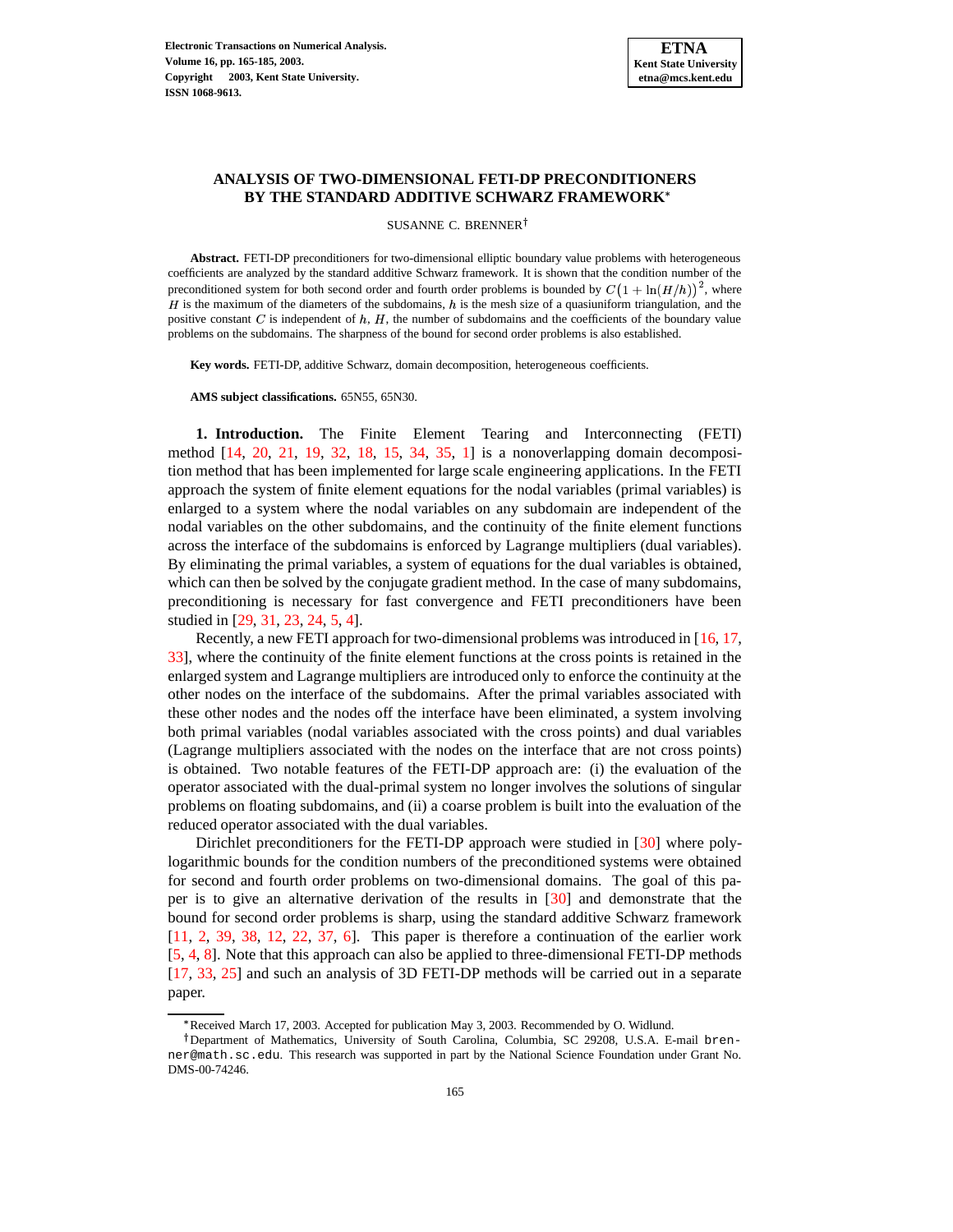The rest of the paper is organized as follows. The description of the FETI-DP algorithm for two-dimensional second and fourth order elliptic boundary value problems is given in Section [2,](#page-1-0) followed by the definition of FETI-DP preconditioners and some preliminary estimates in Section [3.](#page-6-0) Condition number estimates for the FETI-DP preconditioners are then given in Section [4.](#page-10-0) The sharpness of the condition number estimate forsecond order problems is established in Section [5.](#page-14-0)

<span id="page-1-0"></span>**2. Two-Dimensional FETI-DP Methods.** Let  $\Omega \subset \mathbb{R}^2$  be a bounded polygonal domain subdivided into nonoverlapping (open) polygonal subdomains  $\Omega_1, \ldots, \Omega_J$  (cf. Figure [2.1\)](#page-15-0), with diameters  $H_1, \ldots, H_J$ . The maximum of  $H_1, \ldots, H_J$  will be denoted by H.



<span id="page-1-3"></span>FIG. 2.1. *A nonoverlapping subdivision with an underlying triangulation*

For concreteness we will consider two model problems. We take

(2.1) 
$$
a_j(v_j, w_j) = \alpha_j \int_{\Omega_j} \nabla v_j \cdot \nabla w_j dx \qquad \forall v_j, w_j \in H^1(\Omega_j)
$$

for the second order model problem, and

$$
(2.2) \qquad a_j(v_j, w_j) = \alpha_j \int_{\Omega_j} \sum_{1 \le k, l \le 2} \frac{\partial^2 v_j}{\partial x_k \partial x_l} \frac{\partial^2 w_j}{\partial x_k \partial x_l} dx \qquad \forall v_j, w_j \in H^2(\Omega_j)
$$

for the fourth order model problem, where the  $\alpha_j$  are positive constants.

Let T be a quasiuniform triangulation of  $\Omega$  with mesh size h such that each  $\Omega_i$  is a union of the triangles in  $\mathcal T$  (cf. Figure [2.1\)](#page-15-0), and  $V(\Omega) \subset H_0^m(\Omega)$  be the  $P_1$  finite element space associated with  $\mathcal T$  when  $m=1$  and the Hsieh-Clough-Tocher macro finite element space (cf. [\[9\]](#page-19-16)) when  $m = 2$ . The discrete problem that we want to solve is:

<span id="page-1-2"></span>Find  $u \in V(\Omega)$  such that

(2.3) 
$$
a(u,v) = \int_{\Omega} fv \, dx \qquad \forall v \in V(\Omega),
$$

<span id="page-1-1"></span>where  $f \in L_2(\Omega)$  and

(2.4) 
$$
a(u,v) = \sum_{j=1}^{J} a_j(u_j,v_j),
$$

with  $u_j = u|_{\Omega_j}$  and  $v_j = v|_{\Omega_j}$ .

REMARK 2.1. *The results of this paper also hold for other elements for second and fourth order problems, such as the bilinear finite element and the reduced Hsieh-Clough-Tocher macro element* [\[10\]](#page-19-17)*.*

The description of the FETI-DP approach requires some terminology from domain decomposition: The set of all the vertices of the polygonal subdomains  $\Omega_1, \ldots, \Omega_J$  will be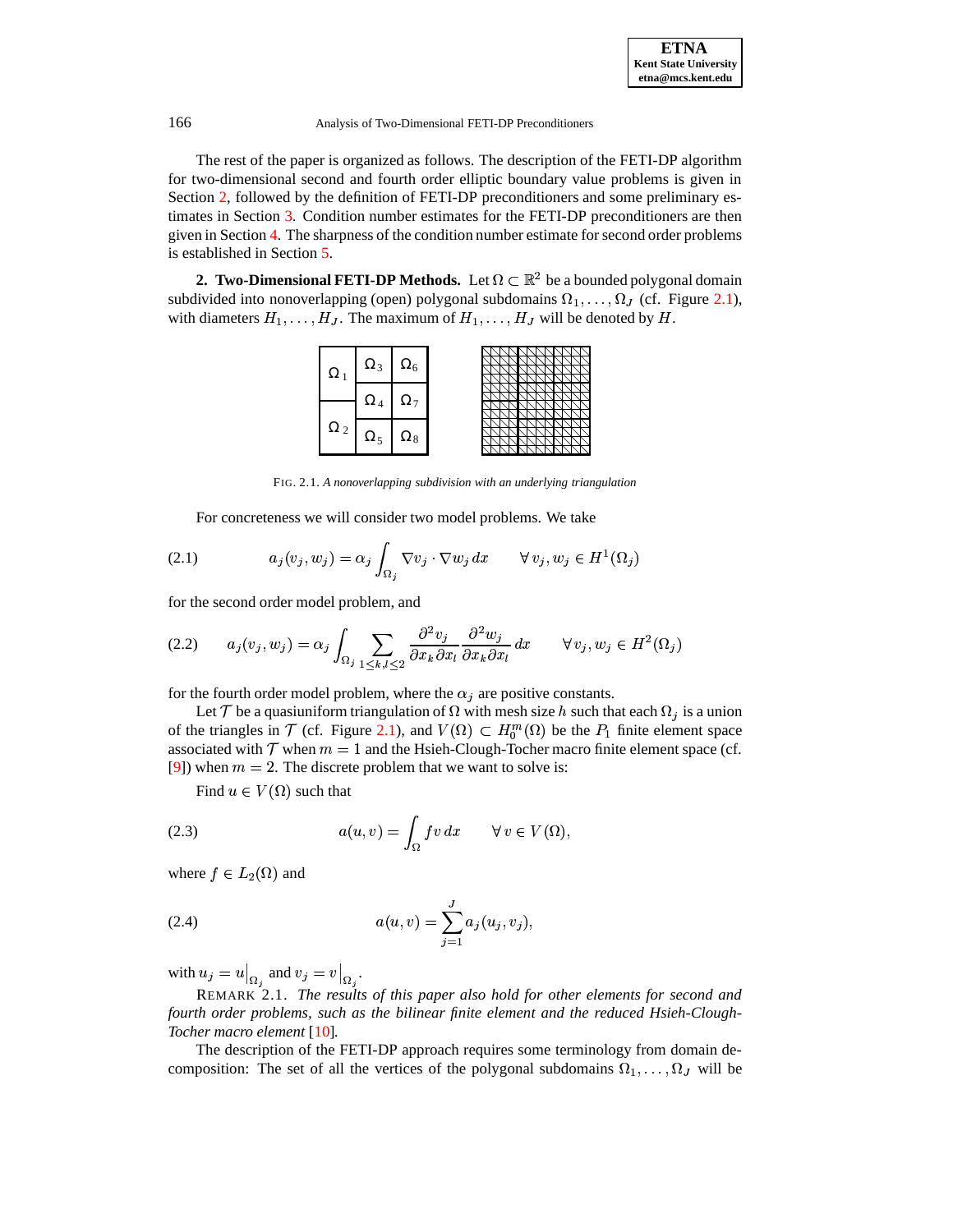denoted by  $V$ . For example, there are 16 such vertices in  $V$  for the domain decomposition depicted in Figure [2.1.](#page-15-0) The subset of V consisting of vertices not on  $\partial\Omega$  will be denoted by C (the set of *cross points*). For example, there are 5 cross points on the boundary of the subdomain  $\Omega_4$  in Figure [2.1.](#page-15-0) An open line segment on the boundary of a subdomain between two consecutive vertices in  $V$  will be referred to as an edge of the boundary of the subdomain. For example, there are 5 edges on the boundary of the subdomain  $\Omega_1$  in Figure [2.1.](#page-15-0) The *interface* of the subdomains is the set  $\Gamma = \bigcup_{i=1}^{J} \Gamma_i$ , where  $\Gamma_i = \partial \Omega_i \setminus \partial \Omega$  is the part of  $\partial \Omega_i$  disjoint from  $\partial\Omega$ . The set  $\Gamma_j\setminus\mathcal{C}$  will be denoted by  $\Gamma'_i$  and  $\Gamma'$  is the set  $\Gamma\setminus\mathcal{C}=\bigcup_{i=1}^J\Gamma'_i$ .

We will also use  $\mathcal{N}_S$  to denote the set of the nodes of the finite element space belonging to the geometric object S and  $|G|$  to denote the number of elements in a set G.

Let  $V(\Omega_i \cup \Gamma_i)$  be the subdomain finite element space associated with the triangulation on  $\Omega_i$  induced by  $\mathcal T$  whose members vanish up to the derivatives of order  $m-1$  on  $\partial\Omega_i \cap \partial\Omega$ . Let V be the subspace of the product space  $V(\Omega_1 \cup \Gamma_1) \times \cdots \times V(\Omega_J \cup \Gamma_J)$  defined by

(2.5) 
$$
V = \{(v_1, \ldots, v_J) : v_j \in V(\Omega_j \cup \Gamma_j) \text{ for } 1 \le j \le J \text{ and } v_k = v_\ell \text{ up to the derivatives of order } m - 1 \text{ at all the cross points on } \partial \Omega_k \cap \partial \Omega_\ell\}.
$$

Note that the definition of  $a(\cdot, \cdot)$  in [\(2.4\)](#page-1-1) can be extended to the space V. Furthermore,  $a(v, v) = 0$  implies that  $v_j$  is a polynomial of degree  $\leq m - 1$  on  $\Omega_j$  for  $1 \leq j \leq J$ . The continuity at the cross points then implies that v is a global polynomial of degree  $\leq m-1$ on  $\Omega$  and hence  $v = 0$ , because of the homogeneous Dirichlet boundary condition(s) on  $\partial\Omega$ . Therefore, the bilinear form  $a(\cdot, \cdot)$  remains symmetric positive definite (SPD) on V.

REMARK 2.2. *Sometimes a cross point is defined to be a point in*  $\Omega$  *belonging to the boundaries of at least three subdomains. Let* 1 *be the set of cross points according to this definition. In the case where all the subdomains are convex we have*  $C = C$ . But in general C *is a proper subset of . Note that in the case where a subdomain is surrounded by another, the absence of cross points according to the stricter definition creates a singular problem on the inner subdomain in the FETI-DP approach. This would not happen if the larger set is used.*

We can identify the global finite element space  $V(\Omega)$  with the subspace of V whose members (or more precisely their components) are continuous up to the derivatives of order  $m-1$  along the interface  $\Gamma$ . Moreover, the continuity of the derivatives of the finite element functions on  $\Gamma'$  up to order  $m-1$  can be enforced by Lagrange multipliers.

<span id="page-2-0"></span>For each  $p \in \mathcal{N}_{\Gamma'}$  we introduce the Lagrange multiplier space  $M_p$  as follows. Let  $p \in \mathcal{N}_{\Gamma'}$  $\Gamma_k \cap \Gamma_\ell$ . In the second order case p is a vertex and  $M_p$  is spanned by the linear functional  $\mu_{p,k,\ell}\in V'$  defined by

$$
(2.6) \qquad \langle \mu_{p,k,\ell}, v \rangle_V = v_\ell(p) - v_k(p) \qquad \forall \, v = (v_1, \cdots, v_J) \in V,
$$

<span id="page-2-1"></span>where  $\langle \cdot, \cdot \rangle_V$  represents the canonical bilinear form defined on  $V' \times V$ . In the fourth order case p is either a vertex or a midpoint. If p is a midpoint, then  $M_p$  is spanned by  $\mu_{p,k,\ell}^n \in V'$ defined by

(2.7) 
$$
\langle \mu_{p,k,\ell}^n, v \rangle_V = \frac{\partial v_\ell}{\partial n_\ell}(p) + \frac{\partial v_k}{\partial n_k}(p) \qquad \forall v = (v_1, \dots, v_J) \in V,
$$

<span id="page-2-2"></span>where  $n_\ell$  (respectively  $n_k$ ) is the outer unit normal of  $\Omega_\ell$  (respectively  $\Omega_k$ ). If p is a vertex, then  $M_p$  is spanned by  $\mu_{p,k,\ell}, \mu_{p,k,\ell}^n, \mu_{p,k,\ell}^k \in V'$ . The linear functionals  $\mu_{p,k,\ell}$  and  $\mu_{p,k,\ell}^n$  are defined as in [\(2.6\)](#page-2-0) and [\(2.7\)](#page-2-1), and  $\mu_{p,k}^{t}{}_{i}$  is defined by

(2.8) 
$$
\langle \mu_{p,k,\ell}^t, v \rangle_V = \frac{\partial v_\ell}{\partial t_\ell}(p) + \frac{\partial v_k}{\partial t_k}(p) \qquad \forall v = (v_1, \dots, v_J) \in V,
$$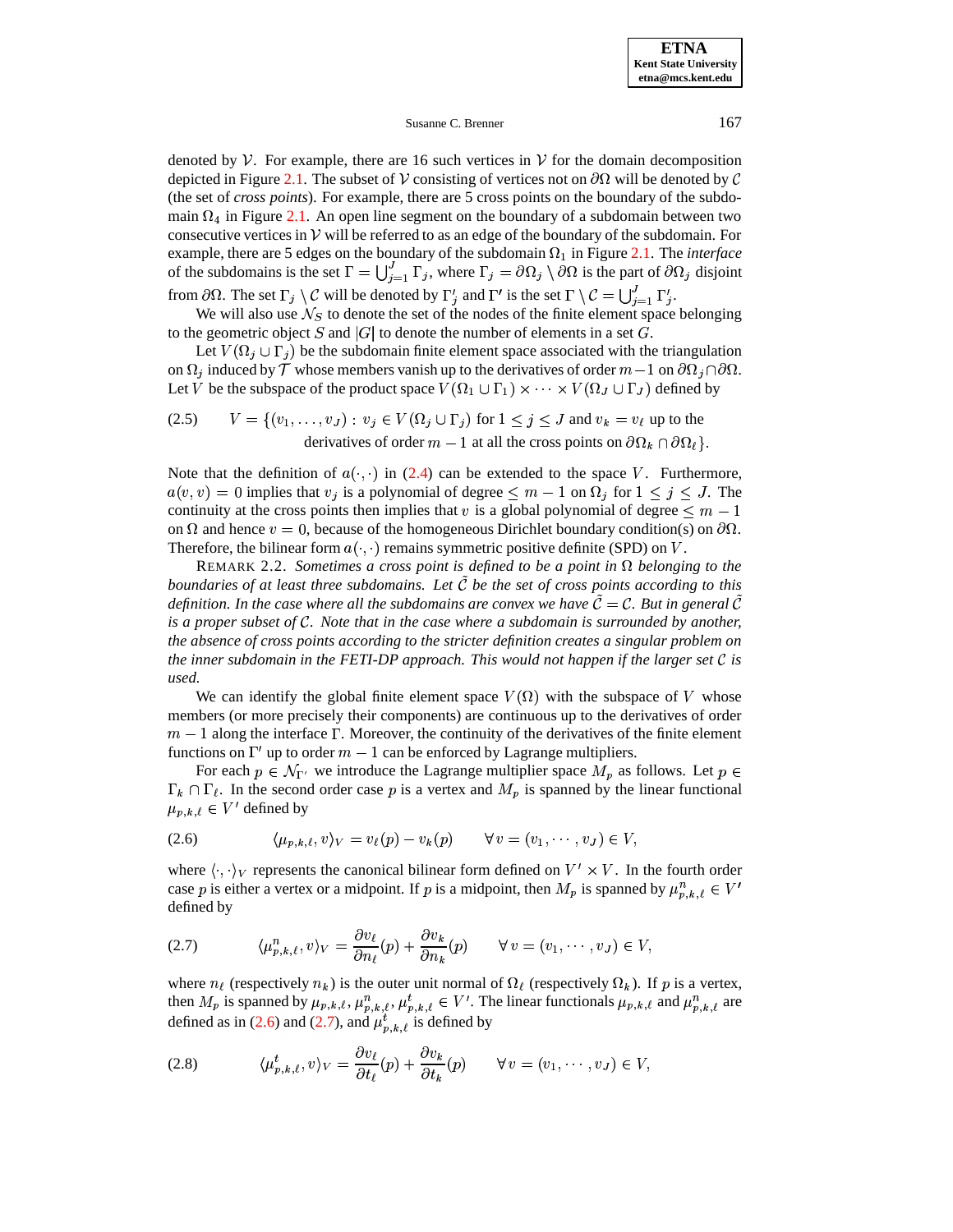where  $t_\ell$  (respectively  $t_k$ ) is the unit tangent along  $\partial \Omega_k \cap \partial \Omega_\ell$  obtained by rotating the unit normal  $n_{\ell}$  (respectively  $n_{k}$ ) counterclockwise through a right angle.



FIG. 2.2. *Lagrange multipliers along the interface of two subdomains*

The three types of Lagrange multipliers are depicted graphically in Figure [2.2.](#page-17-0) The Lagrange multiplier space  $M$  is taken to be

$$
M = \bigoplus_{p \in \mathcal{N}_{\Gamma'}} M_p \subset V'.
$$

Using M we can characterize the subspace of V corresponding to  $V(\Omega)$  as  $\{v \in V :$  $\langle \mu, v \rangle_V = 0$  for all  $\mu \in M$  }.

The first step in the FETI-DP approach is to replace  $(2.3)$  by the following problem: Find  $(\tilde{u}, \phi) \in V \times M$  such that

<span id="page-3-0"></span>(2.9) 
$$
\sum_{j=1}^{J} a_j(\tilde{u}_j, v_j) + \langle \phi, v \rangle_V = \sum_{j=1}^{J} \int_{\Omega_j} f v_j dx \quad \forall v \in V,
$$

$$
\langle \mu, \tilde{u} \rangle_V = 0 \qquad \forall \mu \in M,
$$

where  $\tilde{u} = (\tilde{u}_1, \ldots, \tilde{u}_J)$  and  $v = (v_1, \ldots, v_J)$ . It is easy to check that [\(2.9\)](#page-3-0) is nonsingular and the solution of  $(2.3)$  is related to the solution of  $(2.9)$  through the relation singular and the solution of  $\tilde{u} = (u|_{\Omega_1}, \dots, u|_{\Omega_J}).$ 

<span id="page-3-1"></span>We can also rewrite  $(2.9)$  more concisely as

(2.10) 
$$
\mathfrak{B}((\tilde{u},\phi),(v,\mu))=\sum_{j=1}^J\int_{\Omega_j}fv_j\,dx\qquad\forall\,(v,\mu)\in V\times M,
$$

where

$$
\mathfrak{B}\big((w,\lambda),(v,\mu)\big)=\sum_{j=1}^J a_j(w_j,v_j)+\langle\lambda,v\rangle_V+\langle\mu,w\rangle_V\qquad\forall\,(w,\lambda),(v,\mu)\in V\times M.
$$

Let  $V_{IR} = \{v = (v_1, \ldots, v_J) \in V : \text{the nodal variables of } v_j, 1 \leq j \leq J, \text{ vanish} \}$ at all the nodes in  $C \cap \partial \Omega_j$  (i.e.,  $v_j$  vanishes at the cross points on  $\partial \Omega_j$  for the  $P_1$  finite element and  $v_j$  vanishes up to the first order derivatives at the cross points on  $\partial\Omega_j$  for the Hsieh-Clough-Tocher macro element). The space  $V \times M$  admits the decomposition

$$
V\times M=\mathcal{W}\oplus \mathcal{W}^\circ,
$$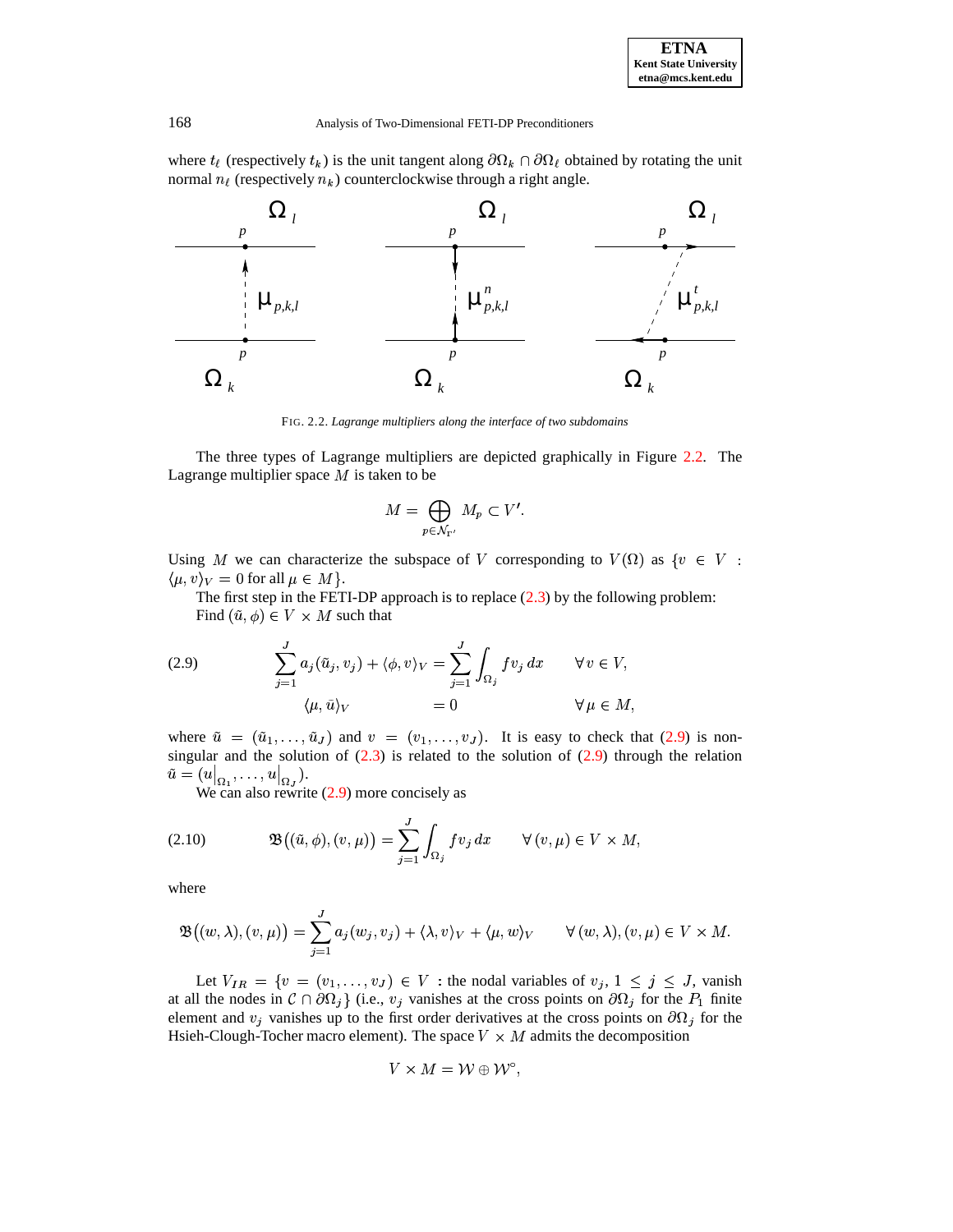| <b>ETNA</b>                  |
|------------------------------|
| <b>Kent State University</b> |
| etna@mcs.kent.edu            |

where  $W = V_{IR} \times \{0\}$  and  $W^{\circ} = \{(v,\mu) \in V \times M : \mathfrak{B}((v,\mu),(w,0)) = 0$  for all  $w \in V_{IR}$ . Indeed, since the bilinear form  $\mathfrak{B}(\cdot, \cdot)$  is nonsingular, we have

$$
\dim(V \times M) = \dim \mathcal{W} + \dim \mathcal{W}^{\circ}.
$$

Moreover, if  $(v, 0) \in W \cap W^{\circ}$ , then

$$
0 = \mathfrak{B}((v,0),(v,0)) = a(v,v),
$$

which implies  $v = 0$ , because  $a(\cdot, \cdot)$  is SPD on V.

<span id="page-4-0"></span>We can therefore write

(2.11) 
$$
(\tilde{u}, \phi) = (\tilde{u}^{ir}, 0) + (\tilde{u}^{\circ}, \phi),
$$

where  $\tilde{u}^{ir} \in V_{IR}$  and  $(\tilde{u}^{\circ}, \phi) \in \mathcal{W}^{\circ}$ .

The second step in the FETI-DP approach is to reduce [\(2.10\)](#page-3-1) to the following *dual-primal problem*:

-

<span id="page-4-1"></span>Find  $(\tilde{u}^{\circ}, \phi) \in \mathcal{W}^{\circ}$  such that

(2.12) 
$$
\mathfrak{B}((\tilde{u}^{\circ}, \phi), (v^{\circ}, \mu)) = \sum_{j=1}^{J} \int_{\Omega_j} f v_j^{\circ} dx \qquad \forall (v^{\circ}, \mu) \in \mathcal{W}^{\circ}.
$$

 $R$ EMARK 2.3. *Since*  $\tilde{u}^{ir}$  *in*  $(2.11)$  $(2.11)$  $(2.11)$  *is determined by* 

$$
\sum_{j=1}^J a_j (\tilde u_j^{ir}, v_j^{ir}) = \sum_{j=1}^J \int_{\Omega_j} f v_j^{ir} \, dx \qquad \forall \, v^{ir} \in V_{IR}
$$

*and* the components of  $u^{ir}$  are independent of one another, the reduction in the second step *of the FETI-DP approach involves solving SPD problems on the subdomains in parallel.*

Let  $V_c \subset V$  be the orthogonal complement of  $V_{IR}$  with respect to  $a(\cdot, \cdot)$ . Note that

$$
(2.13) \t\t V = V_{IR} \oplus V_{C},
$$

 $V_c \times \{0\} \subset \mathcal{W}^{\circ}$  and  $\mathcal{W}^{\circ}$  has the decomposition

<span id="page-4-4"></span><span id="page-4-3"></span>
$$
\mathcal{W}^{\circ} = (V_{\mathcal{C}} \times \{0\}) \oplus (V \times \{0\})^{\circ},
$$

where  $(V \times \{0\})^{\circ} = \{(w, \lambda) \in V \times M : \mathfrak{B}((w, \lambda), (v, 0)) = 0 \text{ for all } v \in V\}.$  Note also that  $(w, \lambda) \in (V \times \{0\})^{\circ}$  is completely determined by  $\lambda$  and therefore can be written as  $(T\lambda, \lambda)$ , where T is the linear map from M to V defined by

<span id="page-4-2"></span>
$$
(\mathbf{2.14}) \quad \mathfrak{B}((T\lambda,\lambda),(v,0)) = 0 \quad \forall v \in V.
$$

Hence, we can write

(2.15) 
$$
(\tilde{u}^{\circ}, \phi) = (\tilde{u}^c, 0) + (T\phi, \phi),
$$

where  $\tilde{u}^c \in V_c$ .

In the final step of the FETI-DP approach the dual-primal problem  $(2.12)$  is further reduced to the following problem: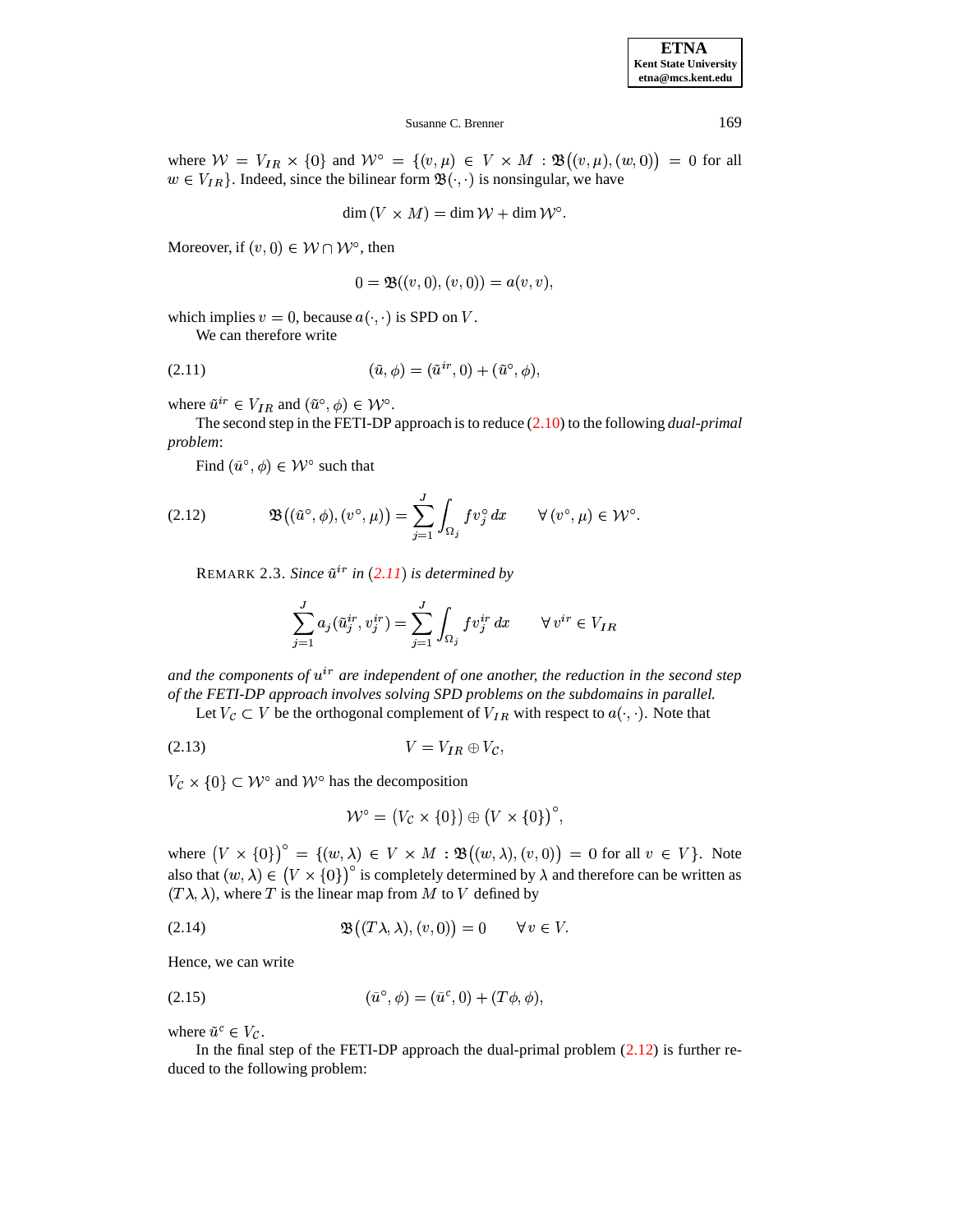<span id="page-5-0"></span>Find  $\phi \in M$  such that

(2.16) 
$$
\mathfrak{B}((T\phi,\phi),(T\mu,\mu))=\sum_{j=1}^J\int_{\Omega_j}f(T\mu)_j\,dx\qquad\forall\,\mu\in M.
$$

The role of a FETI-DP preconditioner is to improve the conditioning of the system [\(2.16\)](#page-5-0) so that it can be solved efficiently by a preconditioned conjugate gradient method.

REMARK 2.4. *Since*  $\tilde{u}^c$  *in* ([2.15](#page-4-2)) *is determined by* 

$$
\sum_{j=1}^J a(\tilde{u}_j^c, v_j^c) = \sum_{j=1}^J \int_{\Omega_j} f v_j^c dx \qquad \forall v^c \in V_{\mathcal{C}},
$$

*the reduction in the final step of the FETI-DP approach involves solving a SPD coarse problem whose dimension is*

 $\dim V_{\mathcal{C}} = \dim V - \dim V_{IR} = \left\{ \begin{array}{ll} |v| & \text{for} \\ |v| & \text{otherwise} \end{array} \right.$  $|\mathcal{C}|$  for the  $P_1$  finite element,<br> $3|\mathcal{C}|$  for the Hsieh-Clough-Tocher macro element.

The description above of the FETI-DP approach follows the actual solution process given in [\[16,](#page-19-9) [17\]](#page-19-10). It shows that the evaluation of the operator defined by [\(2.16\)](#page-5-0) on a given  $\mu \in M$ involves solving SPD problems on the subdomains in parallel and also solving a SPD coarse problem that provides global communication among the subdomains. But the analysis of FETI-DP preconditioners (cf. [\[30\]](#page-20-8)) is best carried out through an alternative formulation of  $(2.16)$  that is based on a decomposition of V different from  $(2.13)$ .

Let  $V_I = \{v = (v_1, \ldots, v_J) \in V : v_j, 1 \leq j \leq J$ , vanishes up to the derivatives of order  $(m - 1)$  on  $\partial\Omega_i$ . The space V admits the decomposition

<span id="page-5-1"></span>
$$
V = V_I \oplus V_{\Gamma},
$$

where  $V_{\Gamma}$  is the orthogonal complement of  $V_I$  with respect to  $a(\cdot, \cdot)$ , i.e.,

(2.17) 
$$
V_{\Gamma} = \{v \in V : a(v, w) = 0 \quad \forall w \in V_I\}.
$$

Note that  $V_{\Gamma} \times M = (V_I \times \{0\})^{\circ} = \{(w, \lambda) \in V \times M : \mathfrak{B}((w, \lambda), (v, 0)) = 0 \text{ for all }$  $v \in V_I$ .

REMARK 2.5. *For*  $v^{\Gamma} \in V_{\Gamma}$ , the nodal variables of  $v_j^{\Gamma}$  can take arbitrary values along  $\mathcal{N}_{\Gamma'}$  and share common (but arbitrary) values at the cross points. The rest of the nodal<br>variables (at the nodes in  $\mathcal{N}_{\Omega}$   $\cup$   $\cup$   $\Omega$ ) are then determined by the  $a(\cdot)$  orthogonality of  $V_{\Gamma}$ variables (at the nodes in  $\mathcal{N}_{\Omega_1\cup\dots\cup\Omega_J}$ ) are then determined by the  $a(\cdot,\cdot)$  orthogonality of  $V_\Gamma$ to  $V_I$ . In particular,  $v_j^{\Gamma}$  is a discrete harmonic function on  $\Omega_j$  in the second order case and a *discrete biharmonic function in the fourth order case.*

REMARK 2.6. *Since*  $\langle \mu, v \rangle_V = 0$  *for all*  $v \in V_I$  *and*  $\mu \in M$ *, we will treat* M *as a subspace of*  $V'_\Gamma$ *.* 

We can write

$$
\tilde{u} = \tilde{u}^I + \tilde{u}^\Gamma,
$$

where  $\tilde{u}^I \in V_I$  and  $\tilde{u}^{\Gamma} \in V_{\Gamma}$ , and reduce [\(2.9\)](#page-3-0) to the following problem: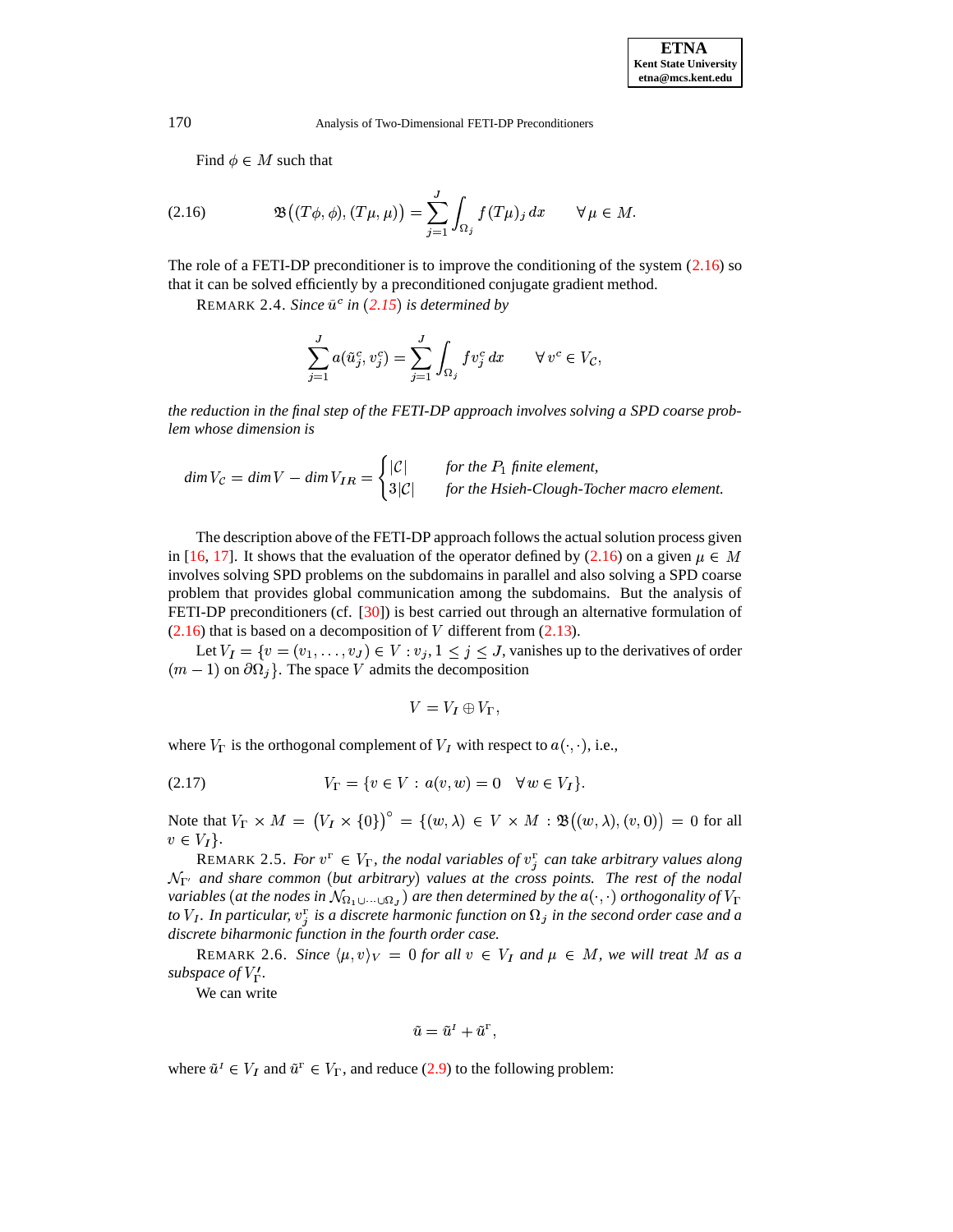Find  $(\tilde{u}^{\Gamma}, \phi) \in V_{\Gamma} \times M$  such that

<span id="page-6-1"></span>(2.18) 
$$
\sum_{j=1}^{J} a_j (\tilde{u}_j^{\mathbf{r}}, v_j^{\mathbf{r}}) + \langle \phi, v^{\mathbf{r}} \rangle_{\Gamma} = \sum_{j=1}^{J} \int_{\Omega_j} f v_j^{\mathbf{r}} dx \qquad \forall v^{\mathbf{r}} \in V_{\Gamma},
$$

$$
\langle \mu, \tilde{u}^{\mathbf{r}} \rangle_{\Gamma} = 0 \qquad \forall \mu \in M,
$$

<span id="page-6-4"></span>where  $\langle \cdot, \cdot \rangle_{\Gamma}$  is the canonical bilinear form defined on  $V_{\Gamma}' \times V_{\Gamma}$ . Let  $S: V_{\Gamma} \longrightarrow V_{\Gamma}'$  be defined by

(2.19) 
$$
\langle S v^{\Gamma}, w^{\Gamma} \rangle_{\Gamma} = a(v^{\Gamma}, w^{\Gamma}) = \sum_{j=1}^{J} a_j(v_j^{\Gamma}, w_j^{\Gamma})
$$

for all  $v^{\Gamma} = (v_1^{\Gamma}, \dots, v_J^{\Gamma}), w^{\Gamma} = (w_1^{\Gamma}, \dots, w_J^{\Gamma}) \in V_{\Gamma}$ , and  $\gamma_t \in V_{\Gamma}'$  be defined by

(2.20) 
$$
\langle \gamma_f, v^{\Gamma} \rangle_{\Gamma} = \sum_{j=1}^{J} \int_{\Omega_j} f v_j^{\Gamma} dx \qquad \forall v^{\Gamma} = (v_1^{\Gamma}, \dots, v_J^{\Gamma}) \in V_{\Gamma}.
$$

<span id="page-6-2"></span>We can now rewrite  $(2.18)$  as

(2.21) 
$$
\langle S\tilde{u}^{\Gamma}, v^{\Gamma}\rangle_{\Gamma} + \langle \phi, v^{\Gamma}\rangle_{\Gamma} = \langle \gamma_{f}, v^{\Gamma}\rangle_{\Gamma} \qquad \forall v^{\Gamma} \in V_{\Gamma}, \langle \mu, \tilde{u}^{\Gamma}\rangle_{\Gamma} = 0 \qquad \forall \mu \in M.
$$

Note that the operator  $S$  is SPD, i.e.,

<span id="page-6-6"></span>(2.22) 
$$
\langle Sv^{\Gamma}, w^{\Gamma}\rangle_{\Gamma} = \langle Sw^{\Gamma}, v^{\Gamma}\rangle_{\Gamma} \qquad \forall v^{\Gamma}, w^{\Gamma} \in V_{\Gamma},
$$

$$
\langle Sv^{\Gamma}, v^{\Gamma}\rangle_{\Gamma} > 0 \qquad \forall v^{\Gamma} \in V_{\Gamma} \setminus \{0\}.
$$

<span id="page-6-3"></span>From [\(2.21\)](#page-6-2) we obtain the following problem for  $\phi$ : Find  $\phi \in M$  such that

$$
(2.23) \qquad \langle \mu, S^{-1} \phi \rangle_{\Gamma} = \langle \mu, S^{-1} \gamma_{f} \rangle_{\Gamma} \qquad \forall \mu \in M.
$$

The two problems  $(2.16)$  and  $(2.23)$  are identical since they both come from  $(2.9)$  by eliminating  $\tilde{u}$ . Indeed, we have, by  $(2.14)$ ,  $(2.17)$ ,  $(2.19)$ ,  $(2.20)$  and  $(2.22)$ ,

$$
T\mu = -S^{-1}\mu \qquad \forall \mu \in M,
$$
  

$$
\mathfrak{B}((T\phi,\phi),(T\mu,\mu)) = -\langle \mu, S^{-1}\phi \rangle_{\Gamma} \qquad \forall \mu \in M,
$$
  

$$
\sum_{j=1}^{J} \int_{\Omega_{j}} f(T\mu)_{j} dx = -\langle \mu, S^{-1}\gamma_{f} \rangle_{\Gamma} \qquad \forall \mu \in M.
$$

Our analysis of FETI-DP preconditioners will be based on the formulation [\(2.23\)](#page-6-3).

<span id="page-6-7"></span><span id="page-6-0"></span>**3. FETI-DP Preconditioners and Preliminary Estimates.** Let  $\hat{S}$  :  $M \rightarrow M'$  be defined by

$$
(3.1) \qquad \langle \mu_1, \hat{\mathbb{S}} \mu_2 \rangle_M = \langle \mu_1, S^{-1} \mu_2 \rangle_{\Gamma} \qquad \forall \mu_1, \mu_2 \in M,
$$

where  $\langle \cdot, \cdot \rangle_M$  is the canonical bilinear form defined on  $(M')' \times M' = M \times M'$ . It follows from  $(2.22)$  that  $\hat{\mathbb{S}}$  is SPD, i.e.,

$$
\langle \mu_1, \hat{\mathbb{S}} \mu_2 \rangle_M = \langle \mu_2, \hat{\mathbb{S}} \mu_1 \rangle_M \qquad \forall \mu_1, \mu_2 \in M,
$$

<span id="page-6-5"></span>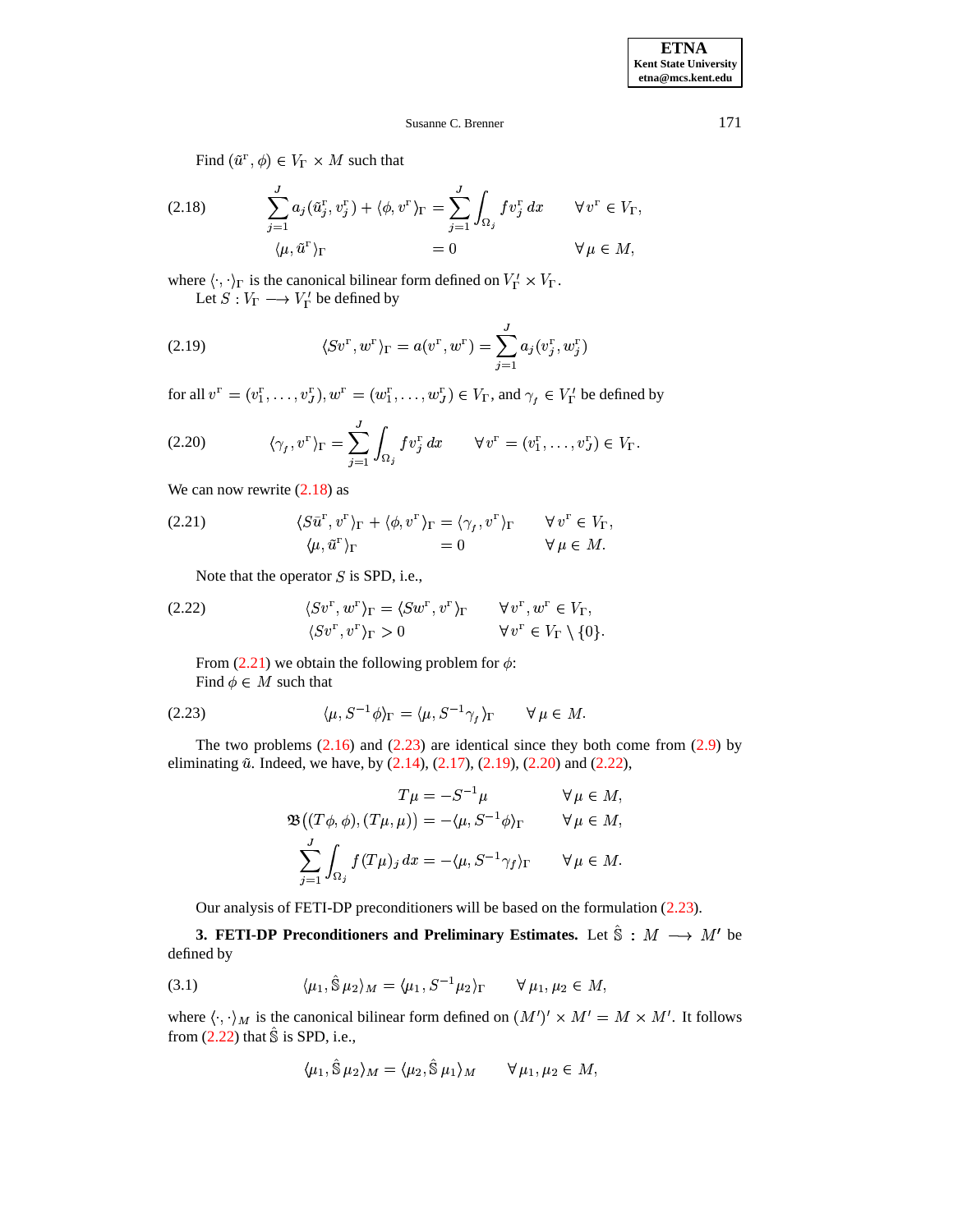$$
\langle \mu, \hat{\mathbb{S}} \mu \rangle_M > 0 \qquad \forall \mu \in M \setminus \{0\}.
$$

We see from [\(2.23\)](#page-6-3) that  $\hat{S}$  is the operator that needs to be preconditioned in the FETI-DP approach. The preconditioner for  $\hat{\mathbb{S}}$  will be constructed using Schur complement operators associated with the subdomains.

Let  $V_j \subset V(\Omega_j \cup \Gamma_j)$  be the space of discrete harmonic functions  $(m = 1)$  or the space of discrete biharmonic functions ( $m = 2$ ) that vanish up to the derivatives of order  $m - 1$  at the cross points on  $\partial\Omega_j$ . In order words,  $v_j \in V_j$  is characterized by the following conditions:

$$
(3.2) \qquad a_j(v_j, w_j) = 0 \quad \forall \, w_j \in V(\Omega_j \cup \Gamma_j) \cap H_0^m(\Omega_j),
$$

(3.2)  $a_j(v_j, w_j) = 0 \quad \forall w_j \in V(\Omega_j \cup \Gamma_j) \cap H_0^m(\Omega_j),$ <br>
(3.3)  $v_j$  vanishes up to the derivatives of order  $m-1$  at every  $p \in \mathcal{C} \cap \mathcal{N}_{\Gamma_j}$ .

<span id="page-7-1"></span>Note that

$$
(3.4) \t\t V_1 \times \cdots \times V_J \subset V_{\Gamma}.
$$

The Schur complement operator  $S_j : V_j \longrightarrow V'_j$  is defined by

$$
(3.5) \t\t \langle S_j v_j, w_j \rangle_j = a_j(v_j, w_j) \t\t \forall v_j, w_j \in V_j,
$$

where  $\langle \cdot, \cdot \rangle_j$  is the canonical bilinear form on  $V'_i \times V_j$ . It is clear that  $S_j$  is SPD.

In order to define the FETI-DP preconditioner we need connection maps

<span id="page-7-0"></span>
$$
I_j: V'_i \longrightarrow M.
$$

We will treat the second order case and fourth order case separately.

Let  $p \in \mathcal{N}_{\Gamma'}$ . Then p belongs to the common boundary of two subdomains  $\Omega_k$  and  $\Omega_\ell$ . We define the function  $\chi_p: \{k,\ell\} \longrightarrow \{k,\ell\}$  by

(3.6) 
$$
\chi_p(k) = \ell \quad \text{and} \quad \chi_p(\ell) = k.
$$

For the second order model problem we define, for arbitrary  $\psi_j \in V'_i$ ,

(3.7) 
$$
I_j \psi_j = \sum_{p \in \mathcal{N}_{\Gamma'_j}} \frac{\alpha_{\chi_p(j)}}{\alpha_j + \alpha_{\chi_p(j)}} \langle \psi_j, \delta_{p,j} \rangle_j \mu_{p, \chi_p(j), j},
$$

where the  $\alpha_j$ 's are the coefficients appearing in [\(2.1\)](#page-1-3) and  $\delta_{p,j} \in V_j$  satisfies

(3.8) 
$$
\delta_{p,j}(q) = \begin{cases} 1 & q = p, \\ 0 & q \in \mathcal{N}_{\Gamma'_j} \setminus \{p\}. \end{cases}
$$

REMARK 3.1. *The scaling*  $\alpha_{\chi_n(j)} / (\alpha_j + \alpha_{\chi_n(j)})$  *in* ([3.7](#page-7-0)) *and* ([3.9](#page-8-0)) *below enables us to obtain an estimate for*  $\lambda_{\max}(\mathbb{B}\hat{\mathbb{S}})$  *that is independent of the*  $\alpha_j$ 's. *This technique is wellknown in the literature cf.* [\[36,](#page-20-14) [28,](#page-20-15) [13,](#page-19-18) [35,](#page-20-2) [34,](#page-20-1) [24,](#page-20-6) [25,](#page-20-13) [4,](#page-19-8) [5\]](#page-19-7)" *. In fact, the results in this paper remain valid if*  $\alpha_i$  (*respectively*  $\alpha_{x_n(i)}$ ) *in* ([3.7](#page-7-0)) *and* ([3.9](#page-8-0)) *is replaced by*  $\alpha_i^t$  (*respectively*  $\alpha^t_{\infty}$  (i) for any  $t \geq 1/2$ . We choose  $t = 1$  in ([3.7](#page-7-0)) and ([3.9](#page-8-0)) for simplicity.

The definition of  $I_i$  for the fourth order model problem follows the same principle. First we introduce the discrete biharmonic functions  $\delta_{p,j}$ ,  $\delta_{p,j}^n$ ,  $\delta_{p,j}^t$  and  $\delta_{m,j}^n$ . Note that a function in  $V_j$  is determined by its values and the values of its normal and tangential derivatives at the vertices of  $T$  on  $\Gamma'$ , and also the values of its normal derivatives at the midpoints of the edges of  $\mathcal T$  on  $\Gamma'$ . For a vertex  $p \in \mathcal N_{\Gamma'}$ , we define (i)  $\delta_{p,j} \in V_j$  to be the function that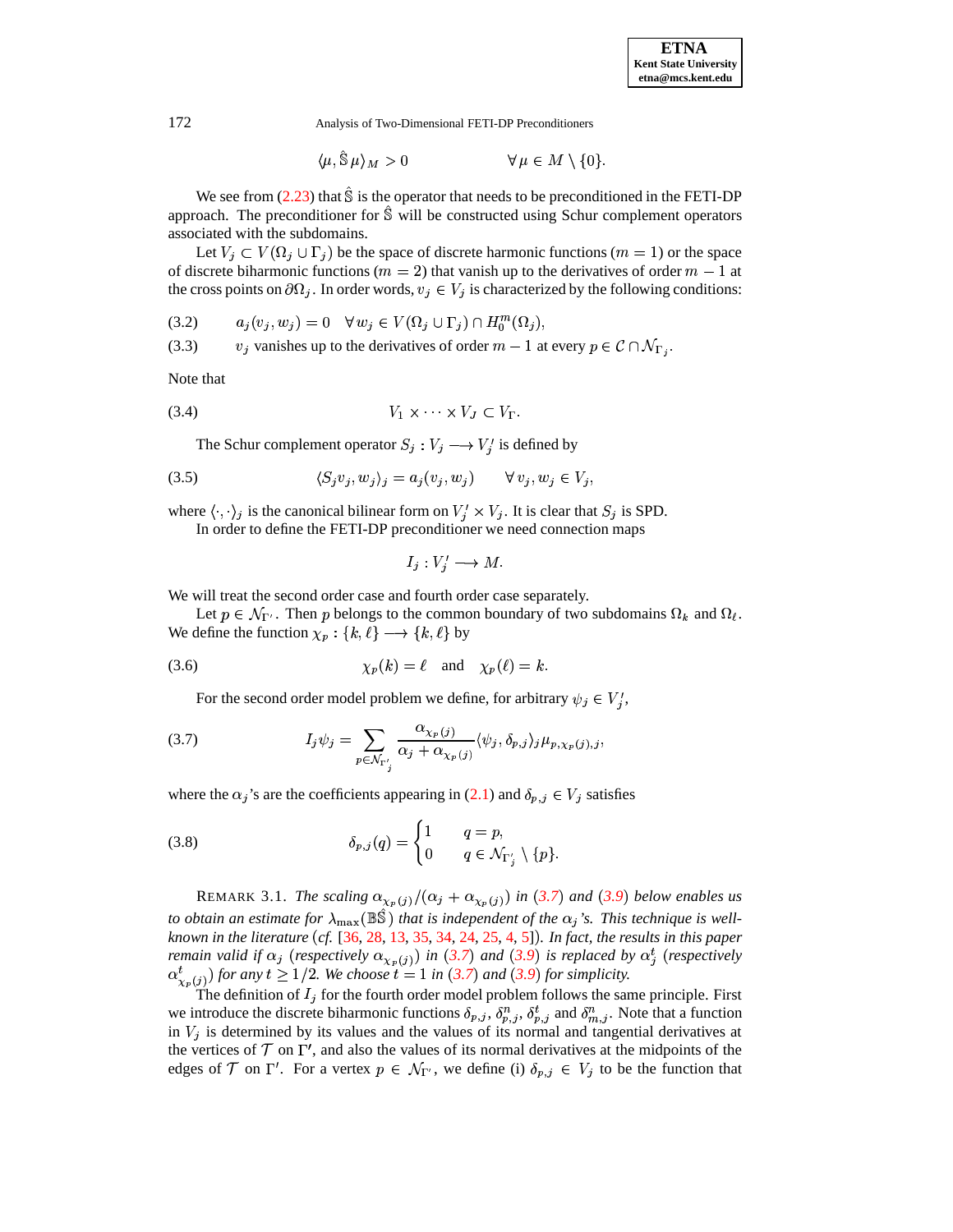takes the value 1 at p and takes the value zero for all other nodal variables, (ii)  $\delta_{n}^n$   $_i \in V_i$  to be the function whose normal derivative at  $p$  is 1 and takes the value zero for all other nodal variables, and (iii)  $\delta_{p,i}^t \in V_j$  to be the function whose tangential derivative at p is 1 and takes the value zero for all other nodal variables. For a midpoint  $m \in \Gamma'_j$ , we define  $\delta_{m,j}^n \in V_j$  to be the function whose normal derivative at  $m$  is 1 and takes the value zero for all other nodal variables.

We can now define, for arbitrary  $\psi_i \in V'_i$ ,

<span id="page-8-0"></span>(3.9)  

$$
I_{j}\psi_{j} = \sum_{p \in \mathcal{N}_{\Gamma',1}} \frac{\alpha_{\chi_{p}(j)}}{\alpha_{j} + \alpha_{\chi_{p}(j)}} \left[ \langle \psi_{j}, \delta_{p,j} \rangle_{j} \mu_{p,\chi_{p}(j),j} + \langle \psi_{j}, \delta_{p,j}^{n} \rangle_{j} \mu_{p,\chi_{p}(j),j}^{n} + \langle \psi_{j}, \delta_{p,j}^{t} \rangle_{j} \mu_{p,\chi_{p}(j),j}^{t} \right] + \sum_{m \in \mathcal{N}_{\Gamma',2}} \frac{\alpha_{\chi_{p}(j)}}{\alpha_{j} + \alpha_{\chi_{p}(j)}} \langle \psi_{j}, \delta_{m,j}^{n} \rangle_{j} \mu_{m,\chi_{p}(j),j}^{n},
$$

where  $\mathcal{N}_{\Gamma'_{i},1}$  is the set of the vertices of the triangulation  $\mathcal{T}$  on  $\Gamma'_{i}$  and  $\mathcal{N}_{\Gamma'_{i},2}$  is the set of the midpoints of the edges of  $\mathcal T$  on  $\Gamma'_i$ .

<span id="page-8-3"></span><span id="page-8-2"></span>Let  $E_j : V_j \longrightarrow V_1 \times \cdots \times V_J \subset V_\Gamma$  be the embedding map defined by

(3.10) 
$$
(E_j w)_k = \begin{cases} w & k = j \\ 0 & k \neq j \end{cases} \forall w \in V_j,
$$

and  $R_j : M \longrightarrow V'_j$  be the restriction map defined by

<span id="page-8-1"></span>(3.11) 
$$
\langle R_j \mu, w \rangle_j = \langle \mu, E_j w \rangle_{\Gamma} \quad \forall w \in V_j.
$$

Then the maps  $R_j$  and  $I_j$  form a partition of unity on M:

(3.12) 
$$
\sum_{j=1}^{J} I_j R_j \mu = \mu \qquad \forall \ \mu \in M,
$$

which can be easily verified using  $(2.6)$ – $(2.8)$ ,  $(3.7)$  and  $(3.9)$ .

The FETI-DP preconditioner  $\mathbb{B}: M' \longrightarrow M$  is given by the formula

$$
\mathbb{B} = \sum_{j=1}^{J} I_j S_j I_j^t,
$$

where  $I_j^t: M' \longrightarrow V_j$  is the transpose of  $I_j$  with respect to  $\langle \cdot, \cdot \rangle_j$  and  $\langle \cdot, \cdot \rangle_M$ .

Our analysis of the operator  $\mathbb{B}\hat{\mathbb{S}} : M \longrightarrow M$  is based on the following well-known characterizations of  $\lambda_{\min}(\mathbb{B}\hat{\mathbb{S}})$  and  $\lambda_{\max}(\mathbb{B}\hat{\mathbb{S}})$  from the additive Schwarz theory [\[11,](#page-19-11) [2,](#page-19-12) [39,](#page-20-9) [38,](#page-20-10) [12,](#page-19-13) [22,](#page-20-11) [6\]](#page-19-14):

<span id="page-8-4"></span>(3.14) 
$$
\lambda_{\min}(\mathbb{B}\hat{\mathbb{S}}) = \min_{0 \neq \mu \in M} \frac{\langle \mu, \hat{\mathbb{S}} \mu \rangle_M}{\min_{\substack{\mu = \sum_{j=1}^J I_j \psi_j \\ \psi_j \in V'_j}} \sum_{j=1}^J \langle \psi_j, S_j^{-1} \psi_j \rangle_j},
$$
  
(3.15) 
$$
\lambda_{\max}(\mathbb{B}\hat{\mathbb{S}}) = \max_{\substack{\mu = \sum_{j=1}^J I_j \psi_j \\ \chi_j \in V'_j}} \frac{\langle \mu, \hat{\mathbb{S}} \mu \rangle_M}{\sum_{j=1}^J I_j \psi_j \sum_{j=1}^J \langle \mu, \hat{\chi}_j \mu \rangle_M}.
$$

<span id="page-8-5"></span>(3.15) 
$$
\lambda_{\max}(\mathbb{BS}) = \max_{0 \neq \mu \in M} \frac{1}{\min_{\substack{u = \sum_{j=1}^{J} I_j \psi_j \\ \psi_j \in V'_j}} \sum_{j=1}^{J} \langle \psi_j, S_j^{-1} \psi_j \rangle_j}.
$$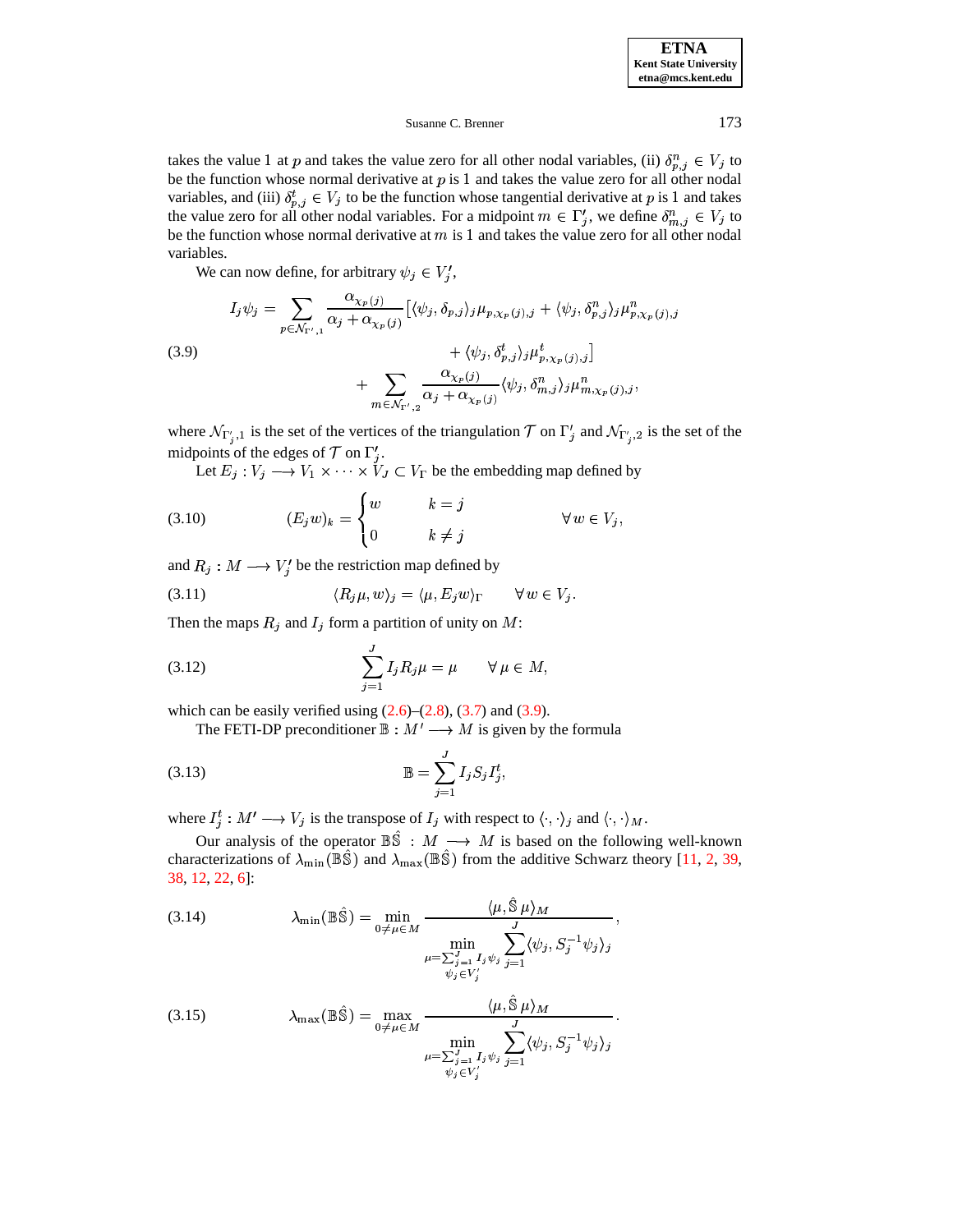| <b>ETNA</b>                  |
|------------------------------|
| <b>Kent State University</b> |
| etna@mcs.kent.edu            |

In the rest of this section we provide characterizations of  $\langle \mu, \hat{S} \mu \rangle_M$  and  $\langle \psi_i, S_i^{-1} \psi_i \rangle_i$ , and derive a lower bound for  $\lambda_{\min}(\mathbb{B}\hat{\mathbb{S}})$ .

<span id="page-9-1"></span>LEMMA 3.2. *Given any*  $\mu \in M$ , *we have* 

(3.16) 
$$
-\langle \mu, \hat{\mathbb{S}} \mu \rangle_M = \min_{v^{\Gamma} \in V_{\Gamma}} \left[ a(v^{\Gamma}, v^{\Gamma}) + 2 \langle \mu, v^{\Gamma} \rangle_{\Gamma} \right].
$$

*Proof.* We can, by [\(2.19\)](#page-6-4), rewrite the right-hand side of [\(3.16\)](#page-9-0) as

<span id="page-9-2"></span><span id="page-9-0"></span>
$$
\min_{v\in V_\Gamma}\big[\langle S v^\Gamma,v^\Gamma\rangle_\Gamma+2\langle \mu,v^\Gamma\rangle_\Gamma\big].
$$

Therefore the minimum occurs at  $v^{\Gamma} = -S^{-1}\mu$  and the value of the minimum is, by [\(3.1\)](#page-6-7),

<span id="page-9-3"></span>
$$
\langle S S^{-1}\mu, S^{-1}\mu\rangle_\Gamma - 2\langle \mu, S^{-1}\mu\rangle_\Gamma = -\langle \mu, S^{-1}\mu\rangle_\Gamma = -\langle \mu, \hat{\mathbb{S}}\mu\rangle_M.
$$

The proof of the following lemma is similar. LEMMA 3.3. *Given any*  $\psi_j \in V'_j$ , we have

(3.17) 
$$
-\langle \psi_j, S_j^{-1} \psi_j \rangle_j = \min_{v_j \in V_j} \left[ a_j(v_j, v_j) + 2 \langle \psi_j, v_j \rangle_j \right].
$$

A lower bound for  $\lambda_{\min}(\mathbb{B}\hat{\mathbb{S}})$  can be derived as a corollary of Lemma [3.2](#page-9-1) and Lemma [3.3.](#page-9-2)

<span id="page-9-7"></span><span id="page-9-5"></span>LEMMA 3.4. *For both the second order model problem and the fourth order model problem, it holds that*

$$
\lambda_{\min}(\mathbb{B}\hat{\mathbb{S}}) \ge 1.
$$

*Proof.* Let  $\mu \in M$  be arbitrary and  $\psi_j = R_j \mu \in V'_j$ . It follows from [\(3.12\)](#page-8-1) that

(3.19) 
$$
\mu = \sum_{j=1}^{J} I_j \psi_j.
$$

Let  $v_j \in V_j$  be arbitrary. Then  $v^{\Gamma} = (v_1, \ldots, v_J) = \sum_{i=1}^{J} E_i v_i \in V_{\Gamma}$  (cf. [\(3.4\)](#page-7-1) and [\(3.10\)](#page-8-2)), and in view of [\(3.11\)](#page-8-3),

$$
\langle \mu, v^{\Gamma} \rangle_{\Gamma} = \langle \mu, \sum_{j=1}^{J} E_j v_j \rangle_{\Gamma} = \sum_{j=1}^{J} \langle R_j \mu, v_j \rangle_j = \sum_{j=1}^{J} \langle \psi_j, v_j \rangle_j,
$$
  

$$
\sum_{j=1}^{J} [a_j(v_j, v_j) + 2\langle \psi_j, v_j \rangle_j] = a(v^{\Gamma}, v^{\Gamma}) + 2\langle \mu, v^{\Gamma} \rangle_{\Gamma}.
$$

<span id="page-9-4"></span>It follows that

$$
(3.20) \qquad \sum_{j=1}^J \min_{v_j \in V_j} \left[ a_j(v_j, v_j) + 2 \langle \psi_j, v_j \rangle_j \right] \ge \min_{v^{\Gamma} \in V_{\Gamma}} \left[ a(v^{\Gamma}, v^{\Gamma}) + 2 \langle \mu, v^{\Gamma} \rangle_{\Gamma} \right].
$$

<span id="page-9-6"></span> $\Box$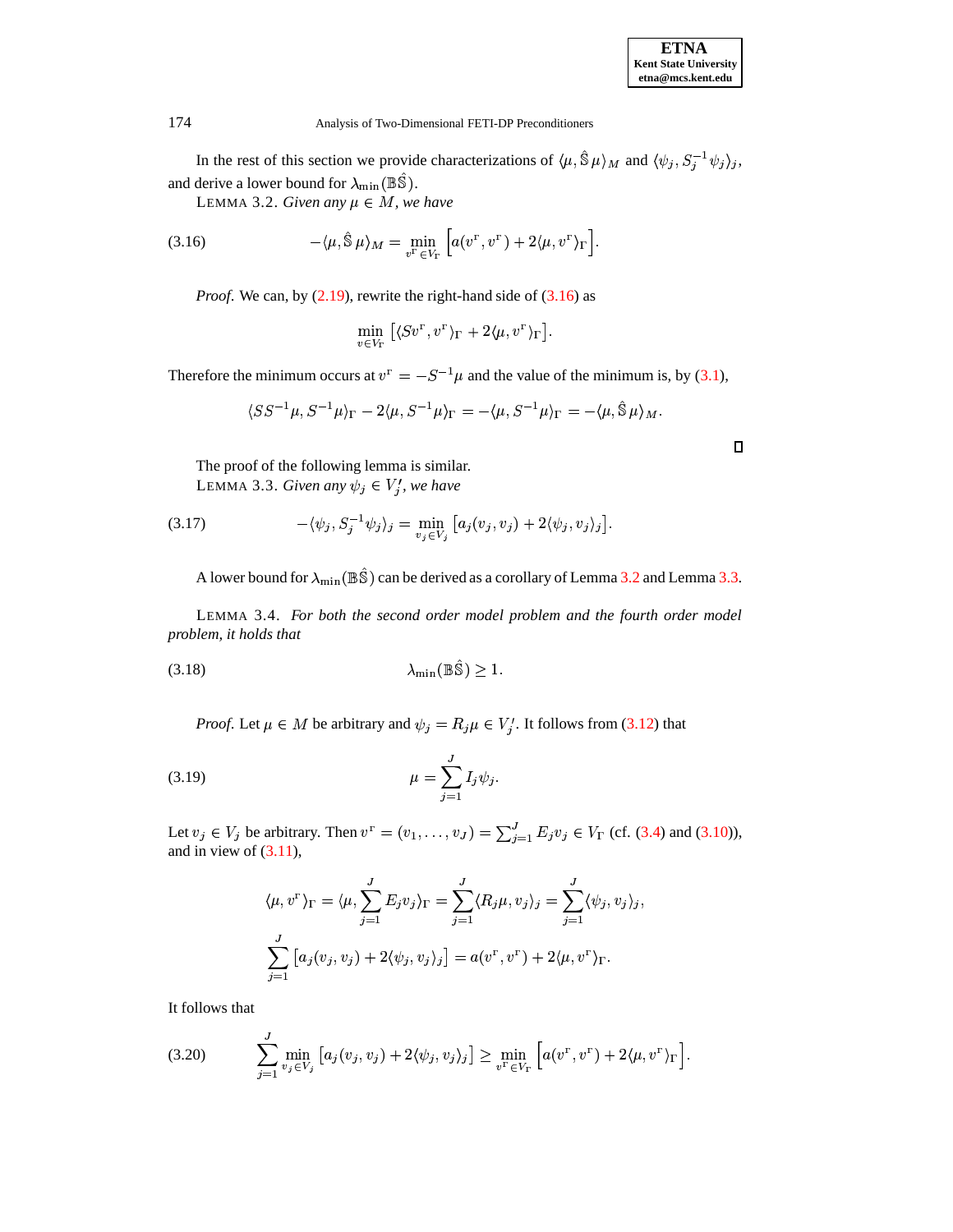**ETNA Kent State University etna@mcs.kent.edu**

### <span id="page-10-1"></span>Susanne C. Brenner 175

We deduce from  $(3.16)$ ,  $(3.17)$  and  $(3.20)$  that

(3.21) 
$$
-\sum_{j=1}^{J} \langle \psi_j, S_j^{-1} \psi_j \rangle_j \geq -\langle \mu, \hat{\mathbb{S}} \mu \rangle_M.
$$

The estimate [\(3.18\)](#page-9-5) follows from [\(3.14\)](#page-8-4), [\(3.19\)](#page-9-6) and [\(3.21\)](#page-10-1).  $\square$ 

The estimates for  $\lambda_{\text{max}}(\mathbb{B}\hat{\mathbb{S}})$  in the next section requires another characterization of  $\langle \mu, \hat{\mathbb{S}} | \mu \rangle_M^{1/2}$  and  $\langle \psi_j, S_j^{-1} \psi_j \rangle_j^{1/2}$  as dual norms.

<span id="page-10-3"></span>LEMMA 3.5. *Given any*  $\mu \in M$ , we have

$$
\langle \mu, \hat{\mathbb{S}} \mu \rangle_M^{1/2} = \max_{\substack{v^{\Gamma} \in V_{\Gamma} \\ v^{\Gamma} \neq 0}} \frac{\langle \mu, v^{\Gamma} \rangle_{\Gamma}}{|v^{\Gamma}|_{a}},
$$

<span id="page-10-2"></span>*where*

(3.23) 
$$
|v^{\Gamma}|_{a} = a(v^{\Gamma}, v^{\Gamma})^{1/2} = \Big(\sum_{j=1}^{J} a_{j}(v_{j}^{\Gamma}, v_{j}^{\Gamma})\Big)^{1/2}.
$$

*Proof.* Let  $v_{\mu}^{\text{F}} = S^{-1}\mu$ . From [\(2.19\)](#page-6-4), [\(3.1\)](#page-6-7), [\(3.23\)](#page-10-2) and a standard duality formula we have

$$
\langle \mu, \hat{\mathbb{S}} \mu \rangle_M^{1/2} = \langle \mu, S^{-1} \mu \rangle_{\Gamma}^{1/2} = \langle S v_{\mu}^{\Gamma}, v_{\mu}^{\Gamma} \rangle_{\Gamma}^{1/2} = \max_{\substack{v^{\Gamma} \in V_{\Gamma} \\ v^{\Gamma} \neq 0}} \frac{\langle S v_{\mu}^{\Gamma}, v^{\Gamma} \rangle_{\Gamma}}{\langle S v^{\Gamma}, v^{\Gamma} \rangle_{\Gamma}^{1/2}} = \max_{\substack{v^{\Gamma} \in V_{\Gamma} \\ v^{\Gamma} \neq 0}} \frac{\langle \mu, v^{\Gamma} \rangle_{\Gamma}}{|v^{\Gamma}|_{a}}.
$$

\*

<span id="page-10-4"></span>The proof of the following lemma is similar. LEMMA 3.6. *Given any*  $\psi_j \in V'_j$ , we have

(3.24) 
$$
\langle \psi_j, S_j^{-1} \psi_j \rangle_j^{1/2} = \max_{\substack{v_j \in V_j \\ v_j \neq 0}} \frac{\langle \psi_j, v_j \rangle_j}{|v_j|_{a_j}},
$$

*where*

$$
(3.25) \t\t\t |v_j|_{a_j} = a_j(v_j, v_j)^{1/2}.
$$

<span id="page-10-0"></span>**4. Condition Number Estimates.** We first derive an upper bound for  $\lambda_{\text{max}}(\mathbb{B}\hat{\mathbb{S}})$  for the second order model problem.

In order to avoid the proliferation of constants, from here on we use  $A \leq B$  (or  $B \geq A$ ) to represent the inequality  $A \leq$  constant  $\times B$ , where the constant is positive and independent of h, H and J. The statement  $A \approx B$  is equivalent to  $A \leq B$  and  $A \geq B$ .

Let  $\mu = \sum_{i=1}^{J} \psi_i$ , where  $\psi_i \in V_i'$  for  $1 \leq j \leq J$ . In order to apply [\(3.15\)](#page-8-5) we need to bound  $\langle \mu, \hat{S} | \mu \rangle_M$  in terms of  $\sum_{i=1}^J \langle \psi_i, S_i^{-1} \psi_i \rangle_i$ . This will be accomplished by exploiting the characterizations  $(3.22)$ ,  $(3.24)$  and well-known estimates for discrete harmonic functions.

Let  $v^{\Gamma} = (v_1^{\Gamma}, \dots, v_J^{\Gamma}) \in V_{\Gamma}$  be arbitrary and  $v^{\mu} = (v_1^{\mu}, \dots, v_J^{\mu})$ , where  $v_j^{\mu}$  is the discrete harmonic function on  $\Omega_j$  with the following properties:

$$
v_j^H(p) = v_j^{\Gamma}(p) \quad \forall \ p \in \partial \Omega_j \cap \mathcal{V} \quad \text{and} \quad v^H \text{ is piecewise linear on } \partial \Omega_j,
$$

 $\Box$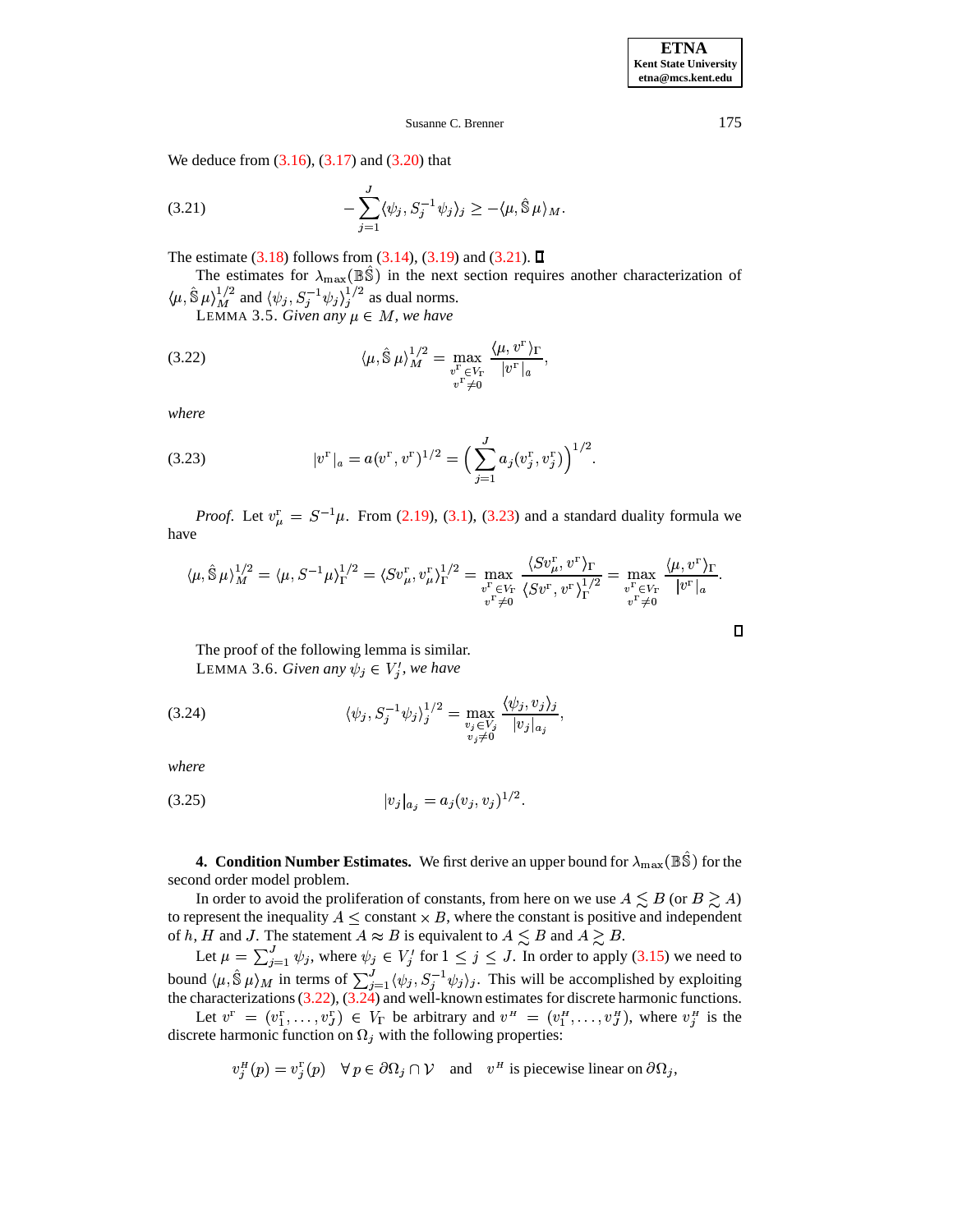i.e.,  $v_i^H$  agrees with  $v_i^T$  at all the vertices in  $\partial \Omega_i \cap V$  and is linear on the edge between any two consecutive vertices.

<span id="page-11-4"></span>Our first observation is that

<span id="page-11-0"></span>(4.1) 
$$
v_j = v_j^{\Gamma} - v_j^{\{H\}} \in V_j,
$$

and

(4.2) 
$$
\langle \mu, v^{\Gamma} \rangle_{\Gamma} = \langle \mu, v^{\Gamma} - v^{\Pi} \rangle_{\Gamma} = \langle \mu, \sum_{k=1}^{J} E_{k} v_{k} \rangle_{\Gamma} = \sum_{j,k=1}^{J} \langle I_{j} \psi_{j}, E_{k} v_{k} \rangle_{\Gamma},
$$

where we have used the fact that the components of  $v<sup>H</sup>$  are continuous across the interface of the subdomains and therefore  $\langle \mu, v^{\mu} \rangle_{\Gamma} = 0$ .

REMARK 4.1. *The relation*  $\langle \mu, v^{\Gamma} \rangle_{\Gamma} = \langle \mu, v^{\Gamma} - v^{\mu} \rangle_{\Gamma}$  allows us to use well-known *estimates for the BPS preconditioner* [\[3\]](#page-19-19) *in the study of the FETI-DP preconditioner. In this sense the FETI-DP algorithm is dual to the iterative substructuring algorithm while the original FETI algorithm is dual to the balancing domain decomposition algorithm* [\[27\]](#page-20-16)*.*

<span id="page-11-5"></span>Our second observation is that

(4.3) 
$$
\langle I_j \psi_j, E_k v_k \rangle_{\Gamma} = 0 \quad \text{unless } \Gamma_j \text{ and } \Gamma_k \text{ share a common edge.}
$$

Let e be an edge on  $\Gamma_k$ . We will denote by  $v_{k,e}$  the discrete harmonic function on  $\Omega_k$ that agrees with  $v_k$  on e and vanishes on  $\partial\Omega_k \setminus e$ , i.e.,

(4.4) 
$$
v_{k,e} = \sum_{p \in \mathcal{N}_e} v_k(p) \delta_{p,k}.
$$

<span id="page-11-1"></span>Clearly, we have

$$
(4.5) \t v_k = \sum_{e \in \mathcal{E}_k} v_{k,e},
$$

where  $\mathcal{E}_k$  is the set of the edges on  $\Gamma_k$ .

Let  $e \in \mathcal{E}(\Gamma)$ , the set of edges on  $\Gamma$ . We denote by  $\sigma_e$  the set of the indices of the two subdomains sharing  $e$ . From  $(4.2)$ – $(4.5)$ , we have

<span id="page-11-3"></span><span id="page-11-2"></span> 

(4.6) 
$$
\langle \mu, v^{\Gamma} \rangle_{\Gamma} = \sum_{e \in \mathcal{E}(\Gamma)} \sum_{j,k \in \sigma_e} \langle I_j \psi_j, E_k v_{k,e} \rangle_{\Gamma}.
$$

Note that the inner sum on the right-hand side of  $(4.6)$  is given by

$$
\langle I_j \psi_j, E_j v_{j,e} + E_k v_{k,e} \rangle_{\Gamma} + \langle I_k \psi_k, E_k v_{k,e} + E_j v_{j,e} \rangle_{\Gamma},
$$

where  $\{j, k\} = \sigma_e$ . Below we will focus on the term  $\langle I_j \psi_j, E_j v_{j,e} + E_k v_{k,e} \rangle_{\Gamma}$ , where e is a common edge of  $\Gamma_j$  and  $\Gamma_k$  (cf. Figure [4.1\)](#page-15-0), since a similar result also holds for the term  $\langle I_k \psi_k, E_k v_{k,e} + E_j v_{j,e} \rangle_{\Gamma}.$ 

We have, by  $(2.6)$ ,  $(3.7)$ ,  $(3.10)$  and  $(4.4)$ ,

$$
\langle I_j \psi_j, E_j v_{j,e} \rangle_{\Gamma} = \frac{\alpha_k}{\alpha_j + \alpha_k} \sum_{p \in \mathcal{N}_e} \langle \psi_j, \delta_{p,j} \rangle_j \langle \mu_{p,k,j}, E_j v_{j,e} \rangle_V
$$
  
= 
$$
\frac{\alpha_k}{\alpha_j + \alpha_k} \langle \psi_j, \sum_{p \in \mathcal{N}_e} v_{j,e}(p) \delta_{p,j} \rangle_j = \frac{\alpha_k}{\alpha_j + \alpha_k} \langle \psi_j, v_{j,e} \rangle_j,
$$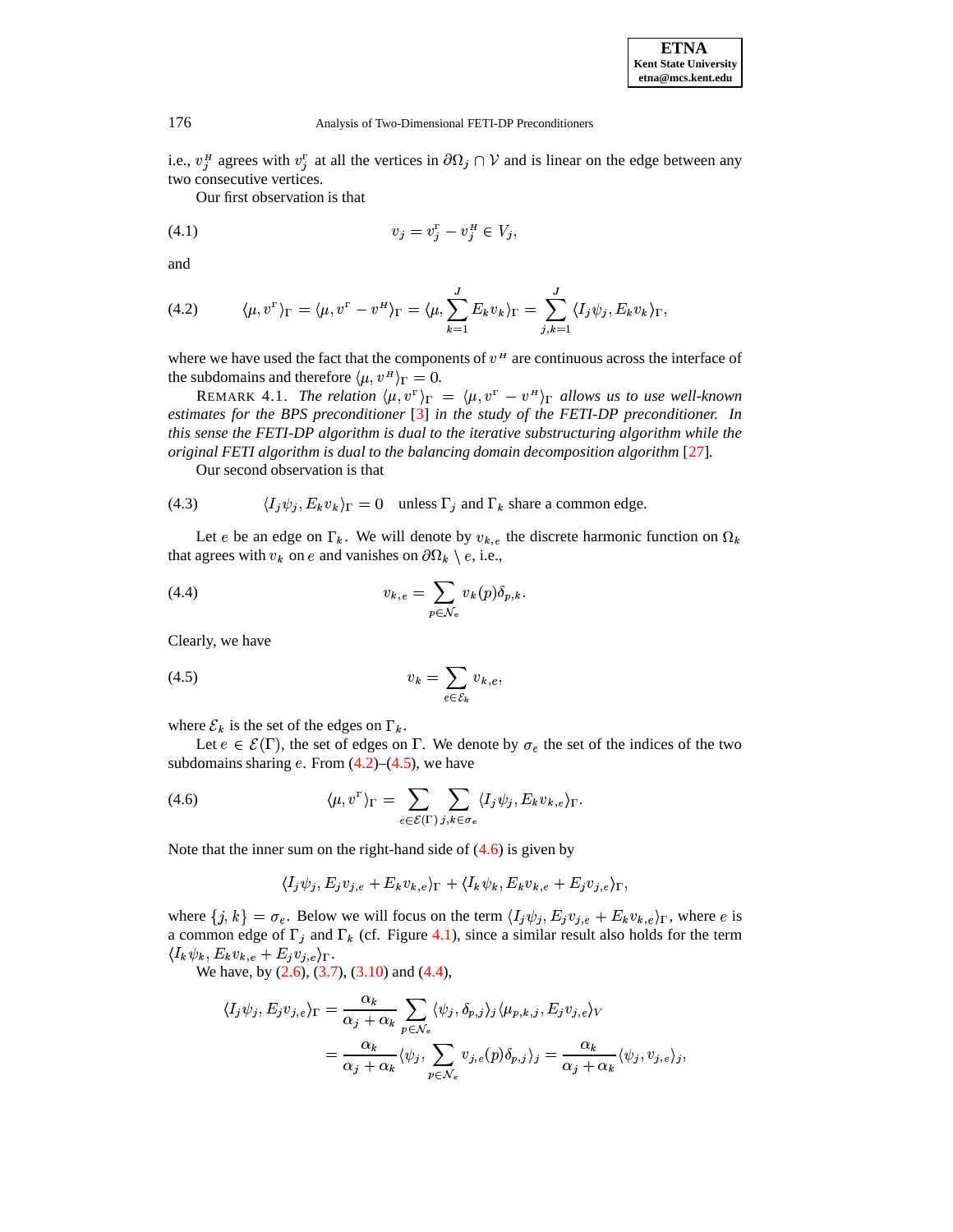$\Omega_j \bigoplus \bigoplus \Omega_k$ 

<span id="page-12-3"></span><span id="page-12-0"></span>FIG. 4.1. A common edge of  $\Gamma_i$  and  $\Gamma_k$ 

and hence it follows from [\(3.24\)](#page-10-4) that

$$
(4.7) \qquad \langle I_j \psi_j, E_j v_{j,e} \rangle_{\Gamma} \leq \langle \psi_j, S_j^{-1} \psi_j \rangle_j^{1/2} |v_{j,e}|_{a_j}.
$$

Let  $\beta_i$  be the mean of  $v_i^{\Gamma}$  over  $\Omega_i$ , i.e.,

(4.8) 
$$
\beta_j = \frac{1}{|\Omega_j|} \int_{\Omega_j} v_j^{\mathbf{r}} dx.
$$

We have by scaling

<span id="page-12-1"></span>(4.9) 
$$
|v_j^H - \beta_j|_{H^{1/2}(e)} \lesssim ||v_j^H - \beta_j||_{L_{\infty}(e)},
$$

and it follows easily from the definition of  $v<sup>H</sup>$  that

(4.10) 
$$
||v_j^H - \beta_j||_{L_{\infty}(e)} \le ||v_j^{\Gamma} - \beta_j||_{L_{\infty}(\Omega_j)}.
$$

We can then apply the discrete Sobolev inequality, the Poincaré-Friedrichs inequality, [\(4.1\)](#page-11-4), [\(4.8\)](#page-12-0)–[\(4.10\)](#page-12-1), and well-known estimates from the theory of nonoverlapping domain decomposition (cf.  $[3, 6]$  $[3, 6]$  $[3, 6]$ ) to obtain

<span id="page-12-2"></span>
$$
|v_{j,e}|_{a_j} = \alpha_j^{1/2} |v_{j,e}|_{H^1(\Omega_j)}
$$
  
\n
$$
\approx \alpha_j^{1/2} |v_{j,e}|_{H^{1/2}(e)}
$$
  
\n
$$
\lesssim \alpha_j^{1/2} \Big[ |v_{j,e}|_{H^{1/2}(e)} + (1 + \ln(H_j/h))^{1/2} ||v_{j,e}||_{L_{\infty}(e)} \Big]
$$
  
\n
$$
\lesssim \alpha_j^{1/2} \Big[ |(v_j^{\Gamma} - \beta_j) - (v_j^{\mu} - \beta_j) ||_{H^{1/2}(e)}
$$
  
\n(4.11)  
\n
$$
+ (1 + \ln(H_j/h))^{1/2} ||(v_j^{\Gamma} - \beta_j) - (v_j^{\mu} - \beta_j) ||_{L_{\infty}(e)} \Big]
$$
  
\n
$$
\lesssim \alpha_j^{1/2} \Big[ |v_j^{\Gamma}|_{H^1(\Omega_j)} + (1 + \ln(H_j/h))^{1/2} ||v_j^{\Gamma} - \beta_j ||_{L_{\infty}(\Omega_j)} \Big]
$$
  
\n
$$
\lesssim \alpha_j^{1/2} \Big[ |v_j^{\Gamma}|_{H^1(\Omega_j)} + (1 + \ln(H_j/h)) (H_j^{-1} || v_j^{\Gamma} - \beta_j ||_{L_2(\Omega_j)} + |v_j^{\Gamma}|_{H^1(\Omega_j)}) \Big]
$$
  
\n
$$
\lesssim (1 + \ln(H_j/h)) \alpha_j^{1/2} |v_j^{\Gamma}|_{H^1(\Omega_j)} = (1 + \ln(H_j/h)) |v_j^{\Gamma}|_{a_j}.
$$

Let  $\tilde{v}_{j,e}$  be the discrete harmonic function on  $\Omega_j$  that agrees with  $v_{k,e}$  at the nodes in  $\mathcal N$ and vanishes at the other nodes of  $\partial\Omega_j$ . Then we have, by [\(3.7\)](#page-7-0) and [\(3.10\)](#page-8-2),

$$
\langle I_j \psi_j, E_k v_{k,e} \rangle_{\Gamma} = \frac{\alpha_k}{\alpha_j + \alpha_k} \sum_{p \in \mathcal{N}_e} \langle \psi_j, \delta_{p,j} \rangle_j \langle \mu_{p,k,j}, E_k v_{k,e} \rangle_V
$$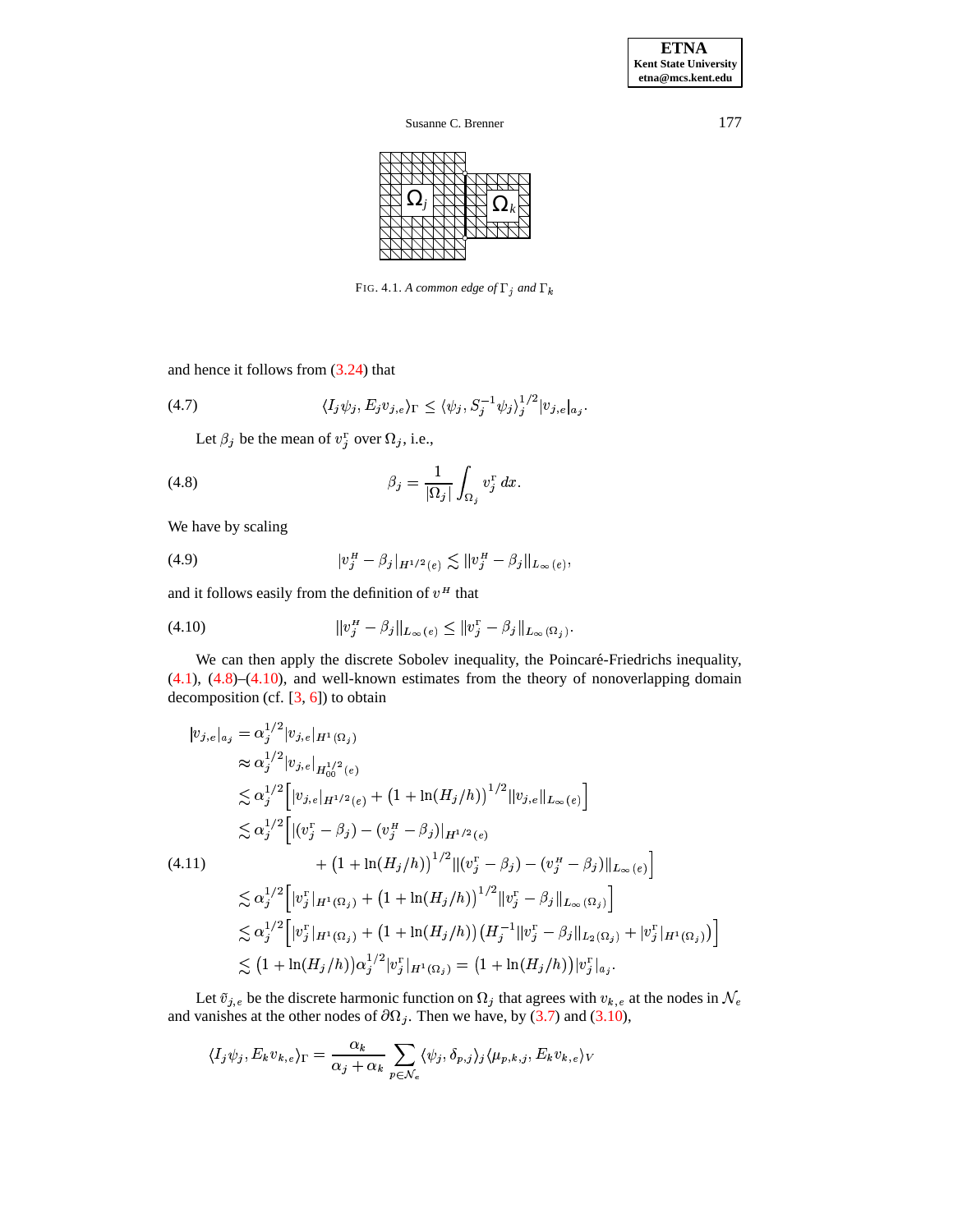$$
= - \frac{\alpha_k}{\alpha_j + \alpha_k} \langle \psi_j, \sum_{p \in \mathcal{N}_e} v_{k,e}(p) \delta_{p,j} \rangle_j = - \frac{\alpha_k}{\alpha_j + \alpha_k} \langle \psi_j, \tilde{v}_{j,e} \rangle_j,
$$

<span id="page-13-3"></span>and hence it follows from  $(3.24)$  that

(4.12) 
$$
\langle I_j \psi_j, E_k v_{k,e} \rangle_{\Gamma} \leq \frac{\alpha_k}{\alpha_j + \alpha_k} \langle \psi_j, S_j^{-1} \psi_j \rangle_j^{1/2} |\tilde{v}_{j,e}|_{a_j} \leq \frac{1}{2} \langle \psi_j, S_j^{-1} \psi_j \rangle_j^{1/2} (\alpha_k \alpha_j^{-1})^{1/2} |\tilde{v}_{j,e}|_{a_j}.
$$

<span id="page-13-0"></span>Moreover, the analog of  $(4.11)$  for  $v_{k,e}$  implies that

$$
(4.13) \qquad (\alpha_k \alpha_j^{-1})^{1/2} |\tilde{v}_{j,e}|_{a_j} \lesssim \alpha_k^{1/2} |\tilde{v}_{j,e}|_{H_0^{1/2}(e)} = \alpha_k^{1/2} |v_{k,e}|_{H_0^{1/2}(e)} \lesssim (1 + \ln(H_k/h)) |v_k^{\Gamma}|_{a_k}.
$$

We then obtain from  $(4.6)$ ,  $(4.7)$  and  $(4.11)$ – $(4.13)$  the estimate

<span id="page-13-1"></span>
$$
\langle \mu, v^{\Gamma} \rangle_{\Gamma} \lesssim (1 + \ln(H/h)) \sum_{e \in \mathcal{E}(\Gamma)} \Big( \sum_{j \in \sigma_e} \langle \psi_j, S_j^{-1} \psi_j \rangle_j \Big)^{1/2} \Big( \sum_{j \in \sigma_e} |v_j^{\Gamma}|_{a_j}^2 \Big)^{1/2}
$$
  
(4.14)  

$$
\lesssim (1 + \ln(H/h)) \Big( \sum_{j=1}^J \langle \psi_j, S_j^{-1} \psi_j \rangle_j \Big)^{1/2} \Big( \sum_{j=1}^J |v_j^{\Gamma}|_{a_j}^2 \Big)^{1/2}
$$

$$
= (1 + \ln(H/h)) \Big( \sum_{j=1}^J \langle \psi_j, S_j^{-1} \psi_j \rangle_j \Big)^{1/2} |v^{\Gamma}|_a \qquad \forall v^{\Gamma} \in V_{\Gamma}.
$$

<span id="page-13-2"></span>Combining  $(3.22)$  and  $(4.14)$  we find

(4.15) 
$$
\langle \mu, \hat{\mathbb{S}} \mu \rangle_M^{1/2} \lesssim \left(1 + \ln(H/h)\right) \Big( \sum_{j=1}^J \langle \psi_j, S_j^{-1} \psi_j \rangle_j \Big)^{1/2},
$$

whenever  $\mu = \sum_{i=1}^{J} I_i \psi_i$  and  $\psi_i \in V'_i$  for  $1 \leq j \leq J$ . The following lemma is then a simple consequence of  $(3.15)$  and  $(4.15)$ .

<span id="page-13-4"></span>LEMMA 4.2. *For the second order model problem, it holds that*

$$
\lambda_{\max}(\mathbb{B}\hat{\mathbb{S}}) \le C \left(1 + \ln(H/h)\right)^2,
$$

*where the positive constant*  $C$  *is independent of h, H and J.* 

The derivation of an upper bound for  $\lambda_{\max}(\mathbb{B}\hat{\mathbb{S}})$  for the fourth order model problem follows a similar line, with the necessary modifications of some of the definitions.

<span id="page-13-5"></span>the contract of the contract of the contract of

Let  $\mu = \sum_{i=1}^J I_i \psi_i$ , where  $\psi_i \in V_i'$ . For an arbitrary  $v^{\Gamma} = (v_1^{\Gamma}, \dots, v_J^{\Gamma}) \in V_{\Gamma}$ , we define  $v_i^H = (v_1^H, \ldots, v_J^H)$  to be the discrete biharmonic function on  $\Omega_i$  with the following properties:

- $v^H$  agrees with  $v^F$  up to the first order derivatives at  $\partial\Omega_j \cap \mathcal{V}$ ,
- $v<sup>H</sup>$  is piecewise cubic on  $\partial\Omega_i$  and  $\partial v<sup>H</sup>/\partial n$  is piecewise linear on  $\partial\Omega_i$ .

Note that the components of  $v<sup>H</sup>$  are continuous up to the first order derivatives along the interface of the subdomains and therefore  $(4.1)$ – $(4.6)$  remain valid, provided we take  $v_{j,e}$ to be the discrete biharmonic function on  $\Omega_j$  that is identical with  $v_j$  up to the first order derivatives on e and vanish up to the first order derivatives on  $\partial\Omega_i \setminus e$ .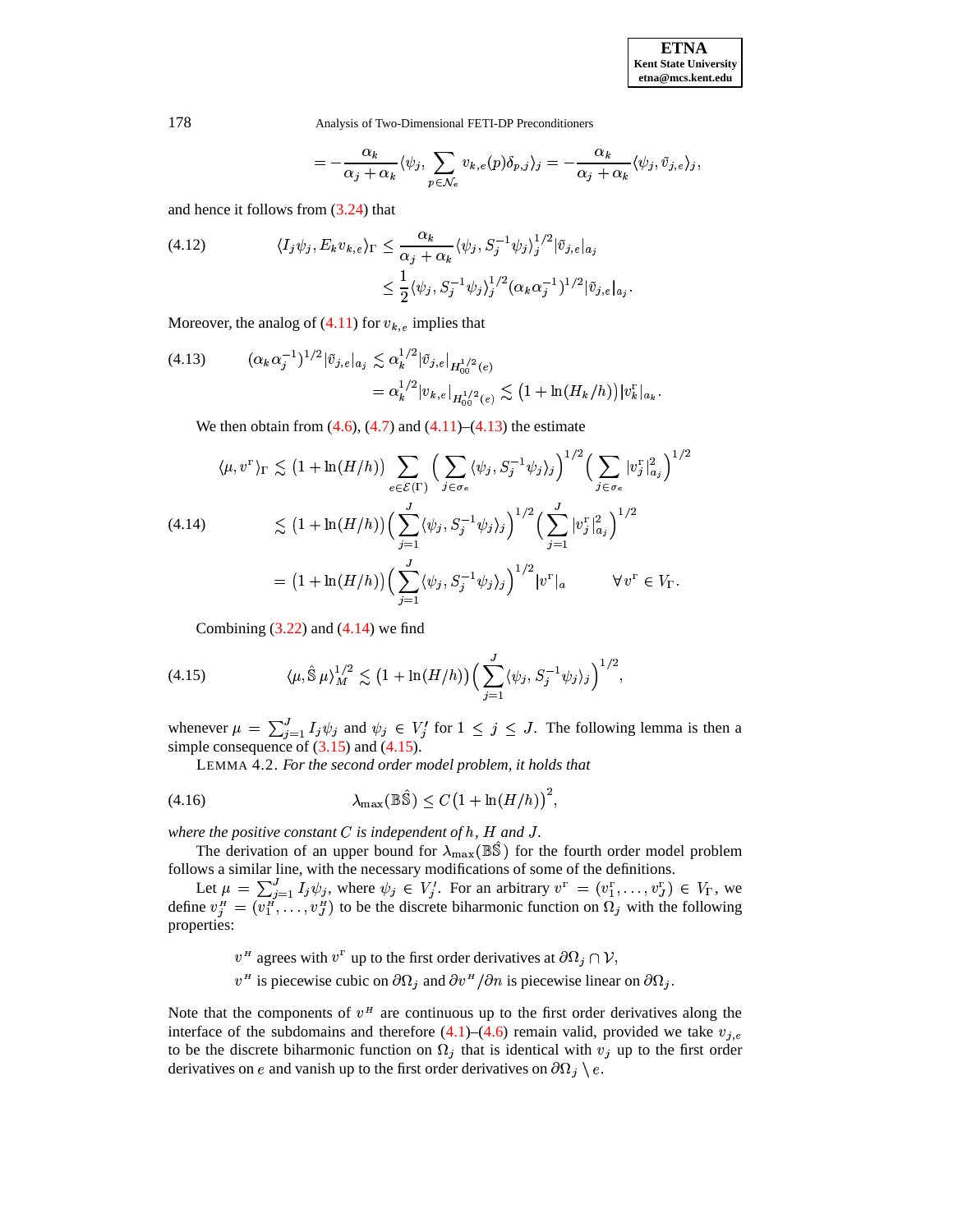**ETNA Kent State University etna@mcs.kent.edu**

### <span id="page-14-1"></span>Susanne C. Brenner 179

Let *e* be an common edge of  $\Gamma_i$  and  $\Gamma_k$ . Again [\(4.7\)](#page-12-3) holds because of [\(3.9\)](#page-8-0) and [\(3.24\)](#page-10-4). Let  $w_i = b_i x_1 + c_i x_2$  be defined by the property

(4.17) 
$$
\int_{\Omega_j} \frac{\partial}{\partial x_1} (v_j^{\Gamma} - w_j) dx = \int_{\Omega_j} \frac{\partial}{\partial x_2} (v_j^{\Gamma} - w_j) dx = 0.
$$

We can then apply the discrete Sobolev inequality, the Poincaré-Friedrichs inequality,  $(4.17)$ and well-known estimates from the nonoverlapping domain decomposition theory for fourth order problems (cf.  $[39, 26, 7]$  $[39, 26, 7]$  $[39, 26, 7]$  $[39, 26, 7]$  $[39, 26, 7]$ ) to obtain the following analog of  $(4.11)$ :

<span id="page-14-2"></span>
$$
|v_{j,e}|_{a_j} = \alpha_j^{1/2} |v_{j,e}|_{H^2(\Omega_j)}
$$
  
\n
$$
\approx \alpha_j^{1/2} |\nabla v_{j,e}|_{H^{1/2}_{0}(e)}
$$
  
\n(4.18) 
$$
\lesssim \alpha_j^{1/2} \Big[ |v_j^{\Gamma}|_{H^2(\Omega_j)} + (1 + \ln(H_j/h))^{1/2} ||\nabla(v_j^{\Gamma} - w_j)||_{L_{\infty}(\Omega_j)} \Big]
$$
  
\n
$$
\lesssim \alpha_j^{1/2} \Big[ |v_j^{\Gamma}|_{H^2(\Omega_j)} + (1 + \ln(H_j/h)) (H_j^{-1} ||\nabla(v_j^{\Gamma} - w_j)||_{L_2(\Omega_j)} + |v_j^{\Gamma}|_{H^2(\Omega_j)}) \Big]
$$
  
\n
$$
\lesssim (1 + \ln(H_j/h)) \alpha_j^{1/2} |v_j^{\Gamma}|_{H^2(\Omega_j)} = (1 + \ln(H_j/h)) |v_j^{\Gamma}|_{a_j}.
$$

If we define  $\tilde{v}_{j,e}$  to be the discrete biharmonic function on  $\Omega_j$  such that  $\tilde{v}_{j,e}$  agrees with  $v_{k,e}$  up to the first order derivatives on e and  $\tilde{v}_{j,e}$  vanishes up to the first order derivatives on  $\partial\Omega_i \, \rangle$  e, then the estimates [\(4.12\)](#page-13-3) and [\(4.13\)](#page-13-0) remain valid. Finally [\(4.6\)](#page-11-2), [\(4.7\)](#page-12-3), (4.12), (4.13) and  $(4.18)$  imply  $(4.14)$  and  $(4.15)$ , and we have proved the following analog of Lemma [4.2.](#page-13-4)

<span id="page-14-6"></span><span id="page-14-4"></span>LEMMA 4.3. *For the fourth order model problem, it holds that*

$$
\lambda_{\max}(\mathbb{B}\hat{\mathbb{S}}) \le C \left(1 + \ln(H/h)\right)^2,
$$

*where the positive constant*  $C$  *is independent of h, H and J.* 

Combining Lemma [3.4,](#page-9-7) Lemma [4.2](#page-13-4) and Lemma [4.3,](#page-14-3) we have the following theorem for two-dimensional FETI-DP preconditioners.

<span id="page-14-5"></span>THEOREM 4.4. *For both the second order model problem and the fourth order model problem, it holds that*

(4.20) 
$$
\kappa(\mathbb{B}\hat{\mathbb{S}}) = \frac{\lambda_{\max}(\mathbb{B}\hat{\mathbb{S}})}{\lambda_{\min}(\mathbb{B}\hat{\mathbb{S}})} \leq C \left(1 + \ln(H/h)\right)^2,
$$

*where the positive constant*  $C$  *is independent of h, H and J.* 

REMARK 4.5. A closer inspection of  $(4.16)$  $(4.16)$  $(4.16)$  and  $(4.19)$  $(4.19)$  $(4.19)$  reveals that the constant C *in [4.20](#page-14-5)*" *depends on the quasi-uniformity of the triangulation, the shape regularity of the subdomains, and the numbers and positions of the cross points on the boundaries of the subdomains.*

<span id="page-14-0"></span>**5. Sharpness of the Condition Number Estimate for Second Order Problems.** In this section we will show that the bound in Theorem [4.4](#page-14-6) is sharp for second order problems. We will take  $\Omega$  to be the unit square and the subdomains to be nonoverlapping squares with side *H* obtained by a uniform subdivision (cf. Figure [5.1\)](#page-15-0). The triangulation  $\mathcal T$  is then obtained by a uniform subdivision of the subdomains into triangles. Furthermore, we take the coefficients  $\alpha_j$  to be 1 identically. We need to show that

$$
\lambda_{\min}(\mathbb{B}\hat{\mathbb{S}}) \lesssim 1 \quad \text{and} \quad \lambda_{\max}(\mathbb{B}\hat{\mathbb{S}}) \gtrsim \big(1 + \ln(H/h)\big)^2.
$$

Without loss of generality, we may assume  $(H/h) \gg 1$ .

<span id="page-14-3"></span>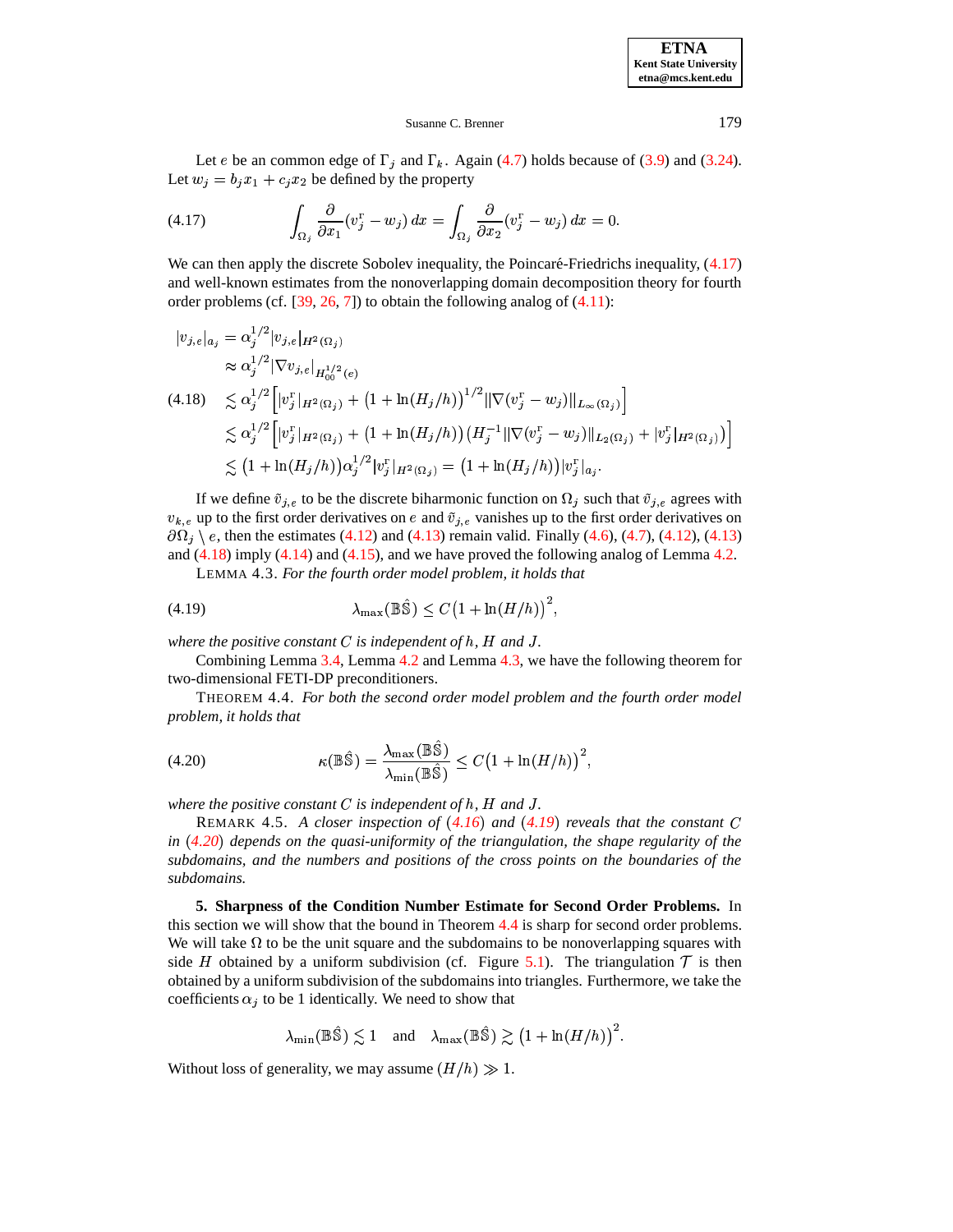180 Analysis of Two-Dimensional FETI-DP Preconditioners



<span id="page-15-0"></span>FIG. 5.1. *A uniformly subdivided square*

Let  $V_{\Gamma_{*}} = \{v^{\Gamma} = (v^{\Gamma}_{1}, \ldots, v^{\Gamma}_{J}) \in V_{\Gamma} : v^{\Gamma}_{j}, \text{ for } 1 \leq j \leq J, \text{ vanishes at every node on} \}$  $\Gamma_i$  whose distance from the nearest cross point is less than or equal to  $H/8$  (cf. Figure [5.1,](#page-15-0) where we have marked every node whose distance to the nearest cross point is  $H/8$ ). It is clear that dim  $V_{\Gamma_*} \approx 3/4$  dim  $V_{\Gamma}$  and dim  $M = 1/2$  dim  $V_{\Gamma}$ . Let  $V_{\Gamma_o} \subset V_{\Gamma}$  be the orthogonal complement of  $V_{\Gamma_*}$  with respect to  $a(\cdot, \cdot)$ . Since the dimension of the subspace  $V_{\Gamma}^{\perp}$  of  $V_{\Gamma}^{\prime}$ defined by  $V_{\Gamma_2}^{\perp} = \{ \eta \in V_{\Gamma}': \langle \eta, v^{\Gamma} \rangle_{\Gamma} = 0 \text{ for all } v^{\Gamma} \in V_{\Gamma_0} \}$  equals the dimension of  $V_{\Gamma_*}$ , the intersection of M and  $V_{\Gamma_o}^{\perp}$  is nontrivial. Let  $\mu_* \in M \cap V_{\Gamma_o}^{\perp}$  be a nontrivial Lagrange multiplier. Then we have, by  $(3.22)$ ,

<span id="page-15-4"></span>(5.1) 
$$
\langle \mu_*, \hat{\mathbb{S}} \, \mu_* \rangle_M^{1/2} = \frac{\langle \mu_*, v_*^{\Gamma} \rangle_{\Gamma}}{|v_*^{\Gamma}|_a},
$$

<span id="page-15-5"></span>for some  $v_*^{\Gamma} = (v_{*1}^{\Gamma}, \ldots, v_{*J}^{\Gamma}) \in V_{\Gamma_{*}} \subset V_1 \times \cdots \times V_J$ . Given any decomposition

(5.2) 
$$
\mu_* = \sum_{j=1}^J I_j \psi_j,
$$

<span id="page-15-3"></span>where  $\psi_j \in V'_i$ , we have, in view of [\(4.3\)](#page-11-5),

(5.3) 
$$
\langle \mu_*, v_*^{\Gamma} \rangle_{\Gamma} = \langle \mu, \sum_{k=1}^{J} E_k v_{*k}^{\Gamma} \rangle = \sum_{e \in \mathcal{E}(\Gamma)} \sum_{j,k \in \sigma_e} \langle I_j \psi_j, E_k v_{k,e} \rangle_{\Gamma},
$$

<span id="page-15-1"></span>where  $v_{k,e}$  is the discrete harmonic function on  $\Omega_k$  that agrees with  $v_{k}^r$  on e and vanishes on  $\partial\Omega_k\setminus e.$  Note that

$$
(5.4) \quad \sum_{j,k \in \sigma_e} \langle I_j \psi_j, E_k v_{k,e} \rangle_{\Gamma} = \langle I_j \psi_j, E_j v_{j,e} + E_k v_{k,e} \rangle_{\Gamma} + \langle I_k \psi_j, E_k v_{k,e} + E_j v_{j,e} \rangle_{\Gamma},
$$

where  $\{j, k\} = \sigma_e$ , and it suffices to analyze the first term on the right-hand side of [\(5.4\)](#page-15-1).

<span id="page-15-2"></span>Let  $\tilde{v}_{j,e}$  be the discrete harmonic function on  $\Omega_j$  that agrees with  $v_{k,e}$  (or equivalently  $v_{\ast k}^{\Gamma}$  on e and vanishes on  $\partial \Omega_i \setminus e$ . We can then write, by [\(2.6\)](#page-2-0), [\(3.7\)](#page-7-0) and [\(3.10\)](#page-8-2),

(5.5) 
$$
\langle I_j \psi_j, E_j v_{j,e} + E_k v_{k,e} \rangle_{\Gamma} = \frac{1}{2} \langle \psi_j, v_{j,e} - \tilde{v}_{j,e} \rangle_j.
$$

Observe that since  $v_{\ast i}^{\Gamma}$  (respectively  $v_{\ast k}^{\Gamma}$ ) vanishes at all the nodes within a distance of  $H/8$ from the corners of  $\Omega_j$  (respectively  $\Omega_k$ ), we have<br>
(5.6)  $|v_{j,k}|_{\Omega_k} = |v_{j,k}|_{H^1(\Omega_k)} \le |v_{j,k}|_{\Omega_k}$ 

(5.6) 
$$
|v_{j,e}|_{a_j} = |v_{j,e}|_{H^1(\Omega_j)} \lesssim |v_{j,e}|_{H^{1/2}_{00}(e)} \lesssim |v_{*j}^{\Gamma}|_{H^{1/2}(e)} \lesssim |v_{*j}^{\Gamma}|_{H^1(\Omega_j)} = |v_{*j}^{\Gamma}|_{a_j},
$$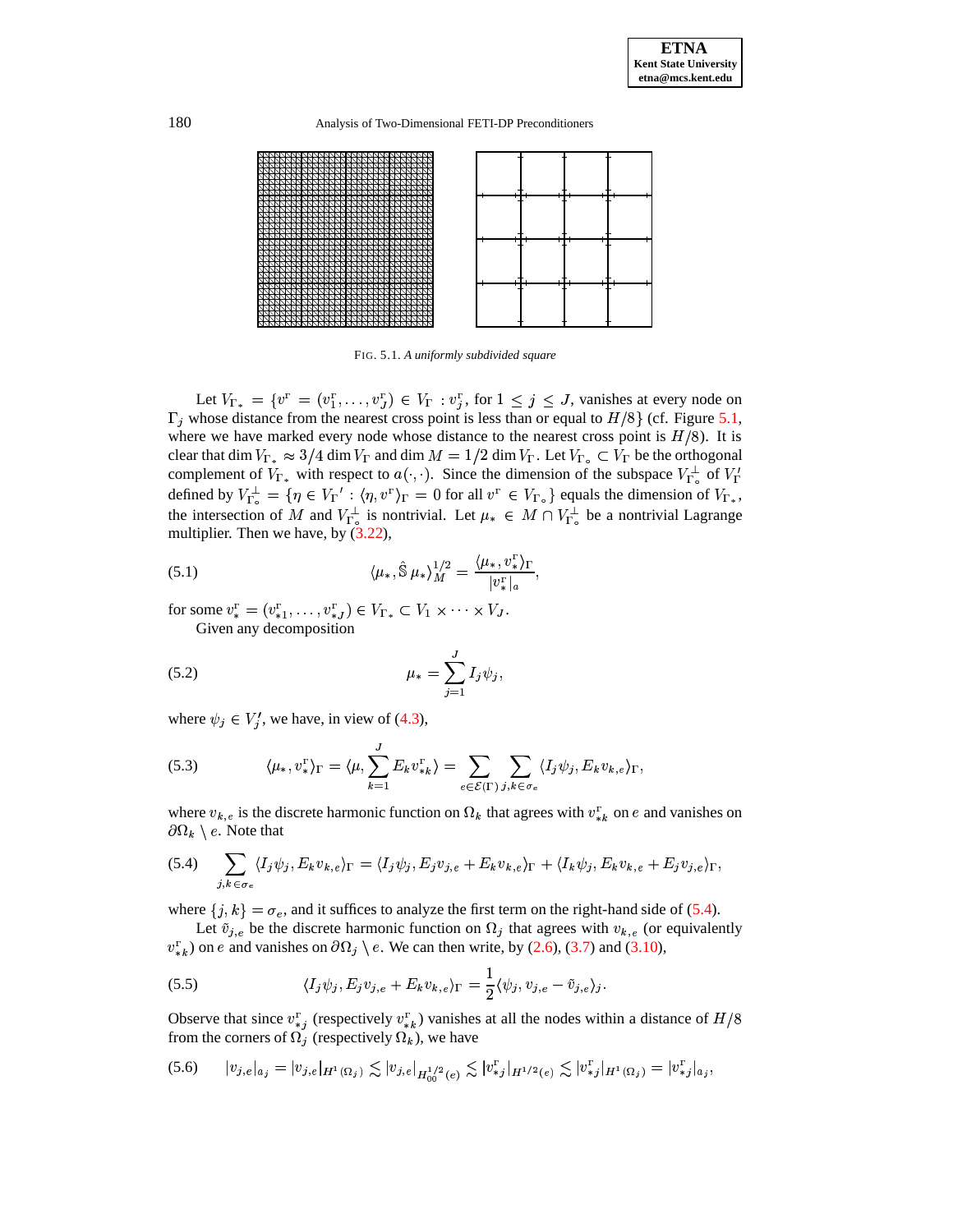**ETNA Kent State University etna@mcs.kent.edu**

## Susanne C. Brenner 181

<span id="page-16-0"></span>and similarly

$$
(5.7) \t\t\t |\tilde{v}_{j,e}|_{a_j} \lesssim |v_{k,e}|_{H_{00}^{1/2}(e)} \lesssim |v_{*k}^{\Gamma}|_{a_k}.
$$

<span id="page-16-1"></span>It follows from  $(3.24)$  and  $(5.5)$ – $(5.7)$  that

$$
(5.8) \qquad \langle I_j \psi_j, E_j v_{j,e} + E_k v_{k,e} \rangle_{\Gamma} \lesssim \langle \psi_j, S_j^{-1} \psi_j \rangle_j^{1/2} (|v_{j,e}|_{a_j} + |\tilde{v}_{j,e}|_{a_j})
$$

$$
\lesssim \langle \psi_j, S_j^{-1} \psi_j \rangle_j^{1/2} (|v_{*j}^{\Gamma}|_{a_j} + |v_{*k}^{\Gamma}|_{a_k}).
$$

Combining  $(5.3)$ ,  $(5.4)$  and  $(5.8)$  we find

<span id="page-16-9"></span><span id="page-16-2"></span>
$$
\langle \mu_*, v_*^{\scriptscriptstyle \Gamma} \rangle_{\Gamma} \lesssim \Big( \sum_{j=1}^J \langle \psi_j, S_j^{-1} \psi_j \rangle_j \Big)^{1/2} |v_*^{\scriptscriptstyle \Gamma}|_a,
$$

which together with  $(5.1)$  implies

(5.9) 
$$
\langle \mu_*, \hat{\mathbb{S}} \mu_* \rangle_M^{1/2} \lesssim \Big( \sum_{j=1}^J \langle \psi_j, S_j^{-1} \psi_j \rangle_j \Big)^{1/2},
$$

whenever  $(5.2)$  holds. We conclude from  $(3.14)$  and  $(5.9)$  that

$$
\lambda_{\min}(\mathbb{B}\hat{\mathbb{S}}) \lesssim 1.
$$

Now we turn to the derivation of a lower bound for  $\lambda_{\text{max}}(\mathbb{B}\hat{\mathbb{S}})$ , which involves the special piecewise linear functions constructed in [\[8\]](#page-19-15) for proving the sharpness of the condition number estimates for the BPS and the Neumann-Neumann preconditioners.

By Corollary 3.6 and Corollary 3.9 in [\[8\]](#page-19-15), there exists a continuous piecewise linear function  $g_h$  on the real line with respect to the uniform subdivision with nodes  $jh$  ( $j \in \mathbb{Z}$ ) such that

<span id="page-16-6"></span> $\forall x \in \mathbb{R},$ 

<span id="page-16-7"></span>(5.11)  $g_h(x) = 0$  for  $|x| \ge H/4$ , for  $|x| \ge H/4$ ,

<span id="page-16-3"></span>
$$
(5.12) \quad g_h(x) = g_h(-x)
$$

$$
(5.13) \quad g_h(0) = \|g_h\|_{L_{\infty}(\mathbb{R})} \approx 1 + \ln(H/h),
$$

<span id="page-16-8"></span><span id="page-16-4"></span> $(5.14)$   $|g_h|_{H^{1/2}(\mathbb{R})}^2 \approx 1 + \ln(H/h),$ 

$$
(5.15) \quad |g_h - \Pi_{(H/4)}g_h|_{H_{00}^{1/2}(-H/4,0)}^2 = |g_h - \Pi_{(H/4)}g_h|_{H_{00}^{1/2}(0,H/4)}^2 \approx (1 + \ln(H/h))^3,
$$

where  $\Pi_{(H/4)}$  is the piecewise linear nodal interpolation operator with respect to the nodes  $j(H/4)$  for  $j \in \mathbb{Z}$ .

LEMMA 5.1. Let  $\ell_h(x)$  be the continuous piecewise linear function on  $[0, H]$  defined by

(5.16) 
$$
\ell_h(x) = \begin{cases} g_h(x) - g_h(0) & 0 \le x \le H/4, \\ -g_h(0) & H/4 \le x \le 3H/4, \\ g_h(x - H) - g_h(0) & 3H/4 \le x \le H. \end{cases}
$$

<span id="page-16-5"></span>*Then we have*

(5.17) 
$$
|\ell_h|_{H_{00}^{1/2}(0,H)}^2 \approx (1 + \ln(H/h))^3.
$$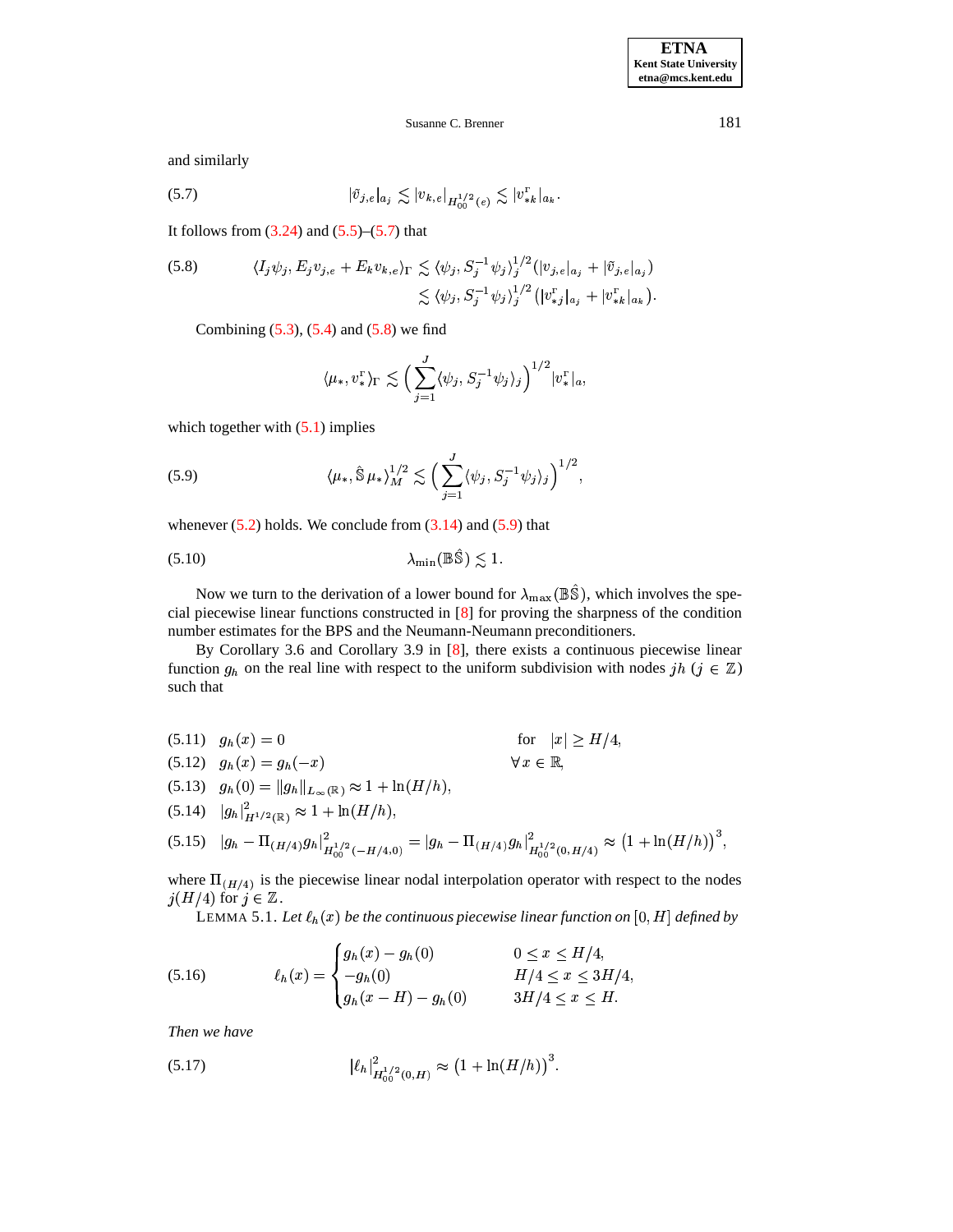<span id="page-17-1"></span>*Proof.* We can write  $\ell_h = (\ell_h - \Pi_{(H/4)} \ell_h) + \Pi_{(H/4)} \ell_h$ . Note that  $\Pi_{(H/4)} \ell_h$  is linear between the four nodes 0,  $H/4$ ,  $3H/4$  and  $H$ , equal to 0 at 0 and  $H$ , and equal to  $-g_h(0)$  at  $H/4$  and  $3H/4$ . Therefore, in view of [\(5.13\)](#page-16-3) and a scaling argument, we have

(5.18) 
$$
|\Pi_{(H/4)} \ell_h|_{H_{00}^{1/2}(0,H)}^2 \approx [g_h(0)]^2 \approx (1 + \ln(H/h))^2.
$$

On the other hand,  $\ell_h - \Pi_{(H/4)} \ell_h$  agrees with  $g_h - \Pi_{(H/4)} g_h$  on [0, H/4], vanishes on  $[H/4,3H/4]$  and agrees with  $(g_h - \Pi_{(H/4)} g_h)(\cdot - H)$  on  $[3H/4, H]$ . Therefore, it follows from  $(5.15)$  that

<span id="page-17-2"></span>
$$
\begin{aligned} |\ell_h - \Pi_{(H/4)} \ell_h|_{H_{00}^{1/2}(0,H)}^2 \\ &\approx |g_h - \Pi_{(H/4)} g_h|_{H_{00}^{1/2}(-H/4,0)}^2 + |g_h - \Pi_{(H/4)} g_h|_{H_{00}^{1/2}(0,H/4)}^2 \\ &\approx (1 + \ln(H/h))^3. \end{aligned}
$$

<span id="page-17-4"></span>The estimate  $(5.17)$  follows from  $(5.18)$  and  $(5.19)$ .  $\Box$ 

Our derivation of a lower bound for  $\lambda_{\text{max}}(\mathbb{B}\hat{\mathbb{S}})$  involves the 9 subdomains depicted in Figure [5.2.](#page-17-0) First we define  $v_t$  to be the discrete harmonic function on  $\Omega_1$  that is identical with the function  $\ell_h$  defined by [\(5.16\)](#page-16-6) on the common side of  $\Omega_1$  and  $\Omega_9$  and vanishes on the other three sides of  $\Omega_1$ . From [\(5.17\)](#page-16-5) we have

$$
(5.20) \t\t |v_{\dagger}|^2_{a_1} = |v_{\dagger}|^2_{H^1(\Omega_1)} \approx |v_{\dagger}|^2_{H^{1/2}(\partial \Omega_1)} \approx |v_{\dagger}|^2_{H^{1/2}_{00}(e)} \approx (1 + \ln(H/h))^3.
$$

<span id="page-17-5"></span>Moreover, there exists, by [\(3.24\)](#page-10-4) and a simple dimension argument (or the Hahn-Banach theorem),  $\psi$ <sup>†</sup>  $\in V'_1$  such that

(5.21) 
$$
\langle \psi_{\dagger}, S_1^{-1} \psi_{\dagger} \rangle_1^{1/2} = \frac{\langle \psi_{\dagger}, v_{\dagger} \rangle_1}{|v_{\dagger}|_{a_1}},
$$

<span id="page-17-3"></span>and we define

$$
\mu_{\dagger} = I_1 \psi_{\dagger}.
$$



<span id="page-17-0"></span>FIG. 5.2. *The definition of*  $v_{\circ}^{\Gamma}$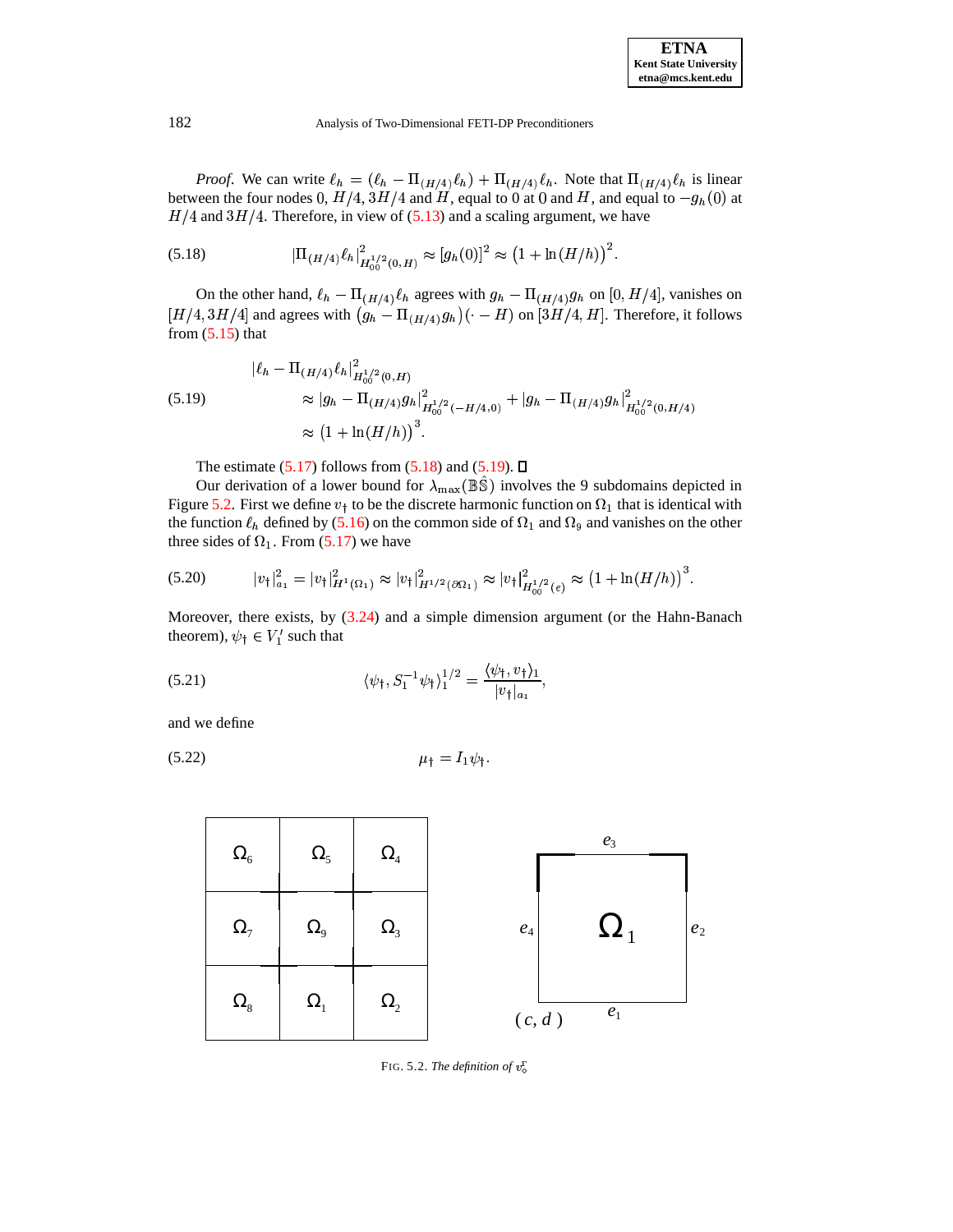**ETNA Kent State University etna@mcs.kent.edu**

## Susanne C. Brenner 183

Next we define a special  $v_s^{\Gamma} \in V_{\Gamma}$  as follows: (i)  $v_{s_i}^{\Gamma} = 0$  except for  $1 \leq j \leq 9$ ; (ii)  $v_{s_i}^{\Gamma}$ , for  $1 \leq j \leq 8$ , is the discrete harmonic function on  $\Omega_j$  whose trace on  $\partial \Omega_j$  is identical with  $g_h$  around the corners indicated in Figure [5.2](#page-17-0) and zero at all other nodes (so each of  $v_{s1}^{\Gamma}$ ,  $v_{s3}^{\Gamma}$ ,  $v_{5}^T$  and  $v_{57}^T$  are nontrivial around two corners, and each of  $v_{52}^T$ ,  $v_{54}^T$ ,  $v_{56}^T$  and  $v_{58}^T$  are nontrivial around only one corner); (iii)  $v_{\circ 9}^{\Gamma}$  is the constant function  $g_h(0)$ .

A more precise definition of, say  $v_{0}^{T}$ , is as follows. Let  $(c, d)$  be the lower left corner of  $\Omega_1$  and the four edges of  $\partial\Omega_1$  be  $e_1,\ldots,e_4$  (cf. Figure [5.2\)](#page-17-0). Then  $v_{\circ 1}^{\Gamma}$  vanishes on  $e_1$ . On the edges  $e_2$  and  $e_4$ , we have

$$
v_{\diamond 1}^{\Gamma}(c+H,d+x_2)=v_{\diamond 1}^{\Gamma}(c,d+x_2)=\begin{cases}0&0\leq x_2\leq 3H/4,\\ g_h(x_2-H)&3H/4\leq x_2\leq H,\end{cases}
$$

and  $v_{\diamond 1}^{\Gamma}$  on  $e_3$  is defined by

<span id="page-18-1"></span><span id="page-18-0"></span>
$$
v_{\diamond 1}^{\Gamma}(c+x_1, d+H) = \begin{cases} g_h(x_1) & 0 \le x_1 \le H/4, \\ 0 & H/4 \le x_1 \le 3H/4, \\ g_h(x_1-H) & 3H/4 \le x_1 \le H. \end{cases}
$$

Now we make two crucial observations. The first is that, by  $(3.7)$ ,  $(5.16)$ ,  $(5.22)$  and the definitions of  $v_t$  and  $v_s^r$ , we have

(5.23) 
$$
\langle \mu_{\dagger}, v_{\diamond}^{\Gamma} \rangle_{\Gamma} = \frac{1}{2} \langle \psi_{\dagger}, v_{\dagger} \rangle_{1}.
$$

The second observation is that [\(5.12\)](#page-16-7), [\(5.14\)](#page-16-8) and the definition of  $v_s^{\text{r}}$  imply

(5.24) 
$$
|v_{\diamond}^{\Gamma}|_{a}^{2} = \sum_{j=1}^{9} |v_{\diamond j}|_{H^{1}(\Omega_{j})}^{2} \approx 1 + \ln(H/h).
$$

<span id="page-18-3"></span>It follows from [\(3.24\)](#page-10-4), [\(5.20\)](#page-17-4), [\(5.21\)](#page-17-5), [\(5.23\)](#page-18-0) and [\(5.24\)](#page-18-1) that

<span id="page-18-2"></span>
$$
(5.25) \langle \mu_{\dagger}, v_{\diamond}^{\Gamma} \rangle_{\Gamma}^{2} \approx \langle \psi_{\dagger}, S_{1}^{-1} \psi_{\dagger} \rangle_{1} |v_{\dagger}|_{a_{1}}^{2}
$$
  
 
$$
\approx (1 + \ln(H/h))^{3} \langle \psi_{\dagger}, S_{1}^{-1} \psi_{\dagger} \rangle_{1} \approx (1 + \ln(H/h))^{2} |v_{\diamond}^{\Gamma}|_{a}^{2} \langle \psi_{\dagger}, S_{1}^{-1} \psi_{\dagger} \rangle_{1}.
$$

Combining  $(3.22)$  and  $(5.25)$  we find

<span id="page-18-4"></span>
$$
(5.26) \qquad \langle \mu_{\dagger}, \hat{\mathbb{S}} \mu_{\dagger} \rangle_M \gtrsim \left(1 + \ln(H/h)\right)^2 \langle \psi_{\dagger}, S_1^{-1} \psi_{\dagger} \rangle_1.
$$

Finally [\(3.15\)](#page-8-5), [\(5.22\)](#page-17-3) and [\(5.26\)](#page-18-3) yield

$$
\lambda_{\max}(\mathbb{B}\hat{\mathbb{S}}) \gtrsim (1 + \ln(H/h))^2.
$$

Therefore, for the second order model problem we have, by  $(5.10)$  and  $(5.27)$ ,

(5.28) 
$$
\kappa(\mathbb{B}\hat{\mathbb{S}}) = \frac{\lambda_{\max}(\mathbb{B}\hat{\mathbb{S}})}{\lambda_{\min}(\mathbb{B}\hat{\mathbb{S}})} \ge C\left(1 + \ln(H/h)\right)^2,
$$

where  $C$  is independent of  $h$ ,  $H$  and  $J$ .

In summary we have established the following theorem.

THEOREM 5.2. *The condition number estimate [4.20](#page-14-5)*" *is sharp for the second order model problem.*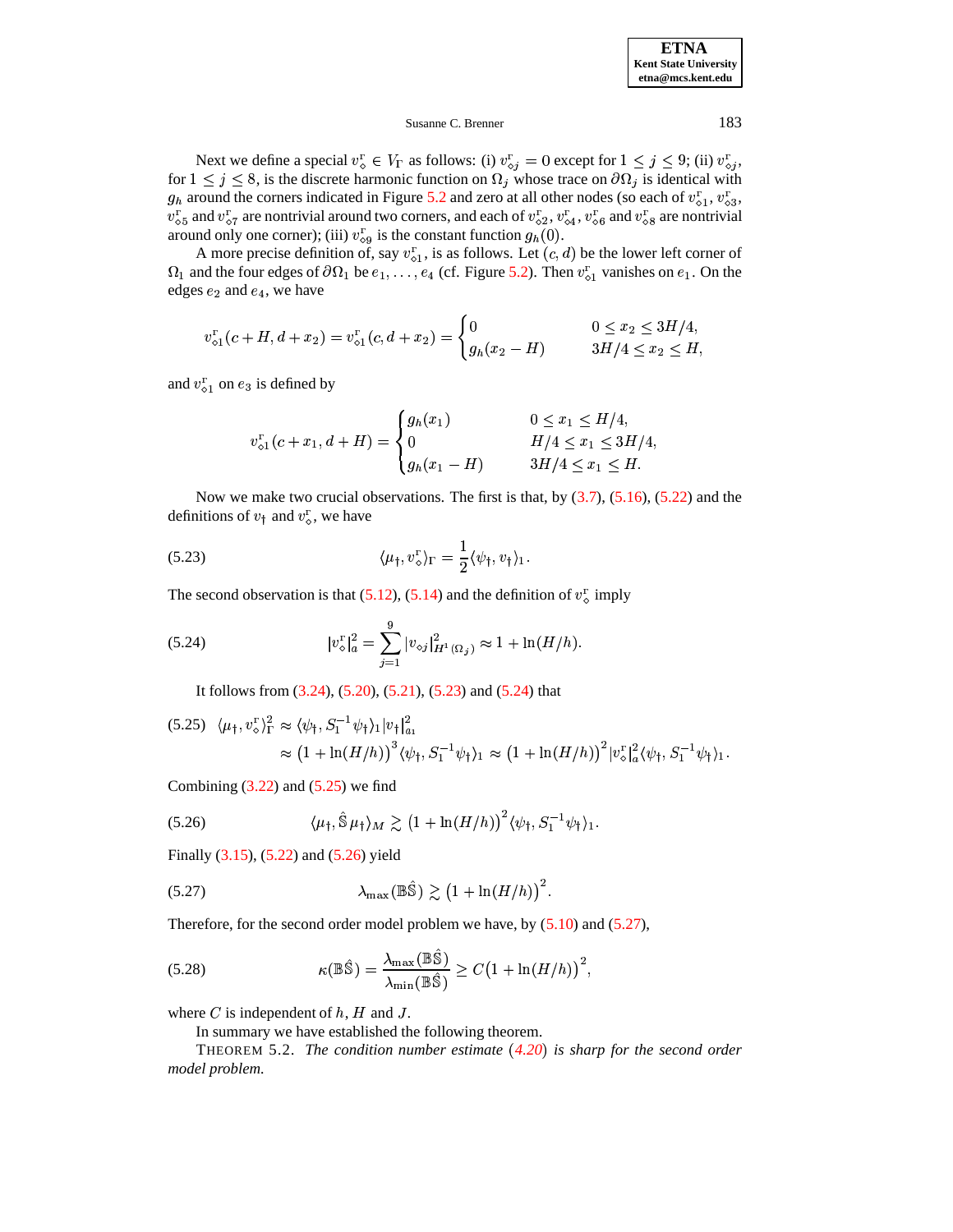REMARK 5.3. *The sharpness of [4.20](#page-14-5)*" *for the fourth order model problem can also be established within the additive Schwarz framework. Indeed [5.10](#page-16-9)*" *can be obtained in a similar fashion with only minor modifications. However, the derivation of [5.27](#page-18-4)*" *requires the construction of special piecewise quadratic polynomial functions whose symmetry properties are different from the piecewise linear functions constructed in* [\[8\]](#page-19-15)*. Such piecewise quadratic polynomial functions will also be useful for showing that the condition number estimates in* [\[39\]](#page-20-9) *for iterative substructuring algorithms are sharp. The investigations in this direction will be pursued elsewhere.*

#### REFERENCES

- <span id="page-19-6"></span>[1] M. BHARDWAJ, D. DAY, C. FARHAT, M. LESOINNE, K. PIERSON, AND D. RIXEN, *Application of the FETI method to ASCI problems–scalability results on 1000 processors and discussion of highly heterogeneous problems*, Internat. J. Numer. Methods Engrg., 47 (2000), pp. 513–535.
- <span id="page-19-19"></span><span id="page-19-12"></span>[2] P. BJØRSTAD AND J. MANDEL, *On the spectra of sums of orthogonal projections with applications to parallel computing*, BIT, 31 (1991), pp. 76–88.
- [3] J.H. BRAMBLE, J.E. PASCIAK, AND A.H. SCHATZ, *The construction of preconditioners for elliptic problems by substructuring, I*, Math. Comp., 47 (1986), pp. 103–134.
- <span id="page-19-8"></span>[4] S.C. BRENNER, *A new look at FETI*, In Domain Decomposition Methods in Science and Engineering, N. Debit, M. Garbey, R. Hoppe, D. Keyes, Y. Kuznetsov, and J. Périaux, eds., CIMNE, Barcelona, 2002, pp. 41–51.
- <span id="page-19-14"></span><span id="page-19-7"></span>[5] S.C. BRENNER, *An additive Schwarz preconditioner for the FETI method*, Numer. Math., 94 (2003), pp. 1–31.
- [6] S.C. BRENNER AND L.R. SCOTT, *The Mathematical Theory of Finite Element Methods Second Edition* , Springer-Verlag, New York-Berlin-Heidelberg, 2002.
- <span id="page-19-20"></span>[7] S.C. BRENNER AND L.-Y. SUNG, *Balancing domain decomposition for nonconforming plate elements*, Numer. Math., 83 (1999), pp. 25–52.
- <span id="page-19-15"></span>[8] S.C. BRENNER AND L.-Y. SUNG, *Lower bounds for nonoverlapping domain decomposition preconditioners in two dimensions*, Math. Comp., 69 (2000), pp. 1319–1339.
- <span id="page-19-16"></span>[9] P.G. CIARLET, *Sur l'el´ ement ´ de Clough et Tocher*, Rev. Franc¸aise Automat. Informat. Recherche Opérationnelle Sér. Rouge, 8 (1974), no. R-2, pp. 19–27.
- <span id="page-19-17"></span>[10] P.G. CIARLET, *Interpolation error estimates for the reduced Hsieh-Clough-Tocher triangle*, Math. Comp., 32 (1978), no. 142, pp. 335–344.
- <span id="page-19-11"></span>[11] M. DRYJA AND O.B. WIDLUND, *An additive variant of the Schwarz alternating method in the case of many subregions*, Technical Report 339, Department of Computer Science, Courant Institute, 1987.
- <span id="page-19-13"></span>[12] M. DRYJA AND O.B. WIDLUND, *Additive Schwarz methods for elliptic finite element problems in three dimensions*, In the Fifth International Symposium on Domain Decomposition Methods for Partial Differential Equations, D.E. Keyes, T.F. Chan, G. Meurant, J.S. Scroggs, and R.G. Voigt, eds., SIAM, Philadelphia, 1992, pp. 3–18.
- <span id="page-19-18"></span>[13] M. DRYJA AND O.B. WIDLUND, *Schwarz methods of Neumann-Neumann type for three dimensional elliptic finite element problems*, Comm. Pure Appl. Math., 48 (1995), pp. 121–155.
- <span id="page-19-0"></span>[14] C. FARHAT, *A Lagrange multiplier based divide and conquer finite element algorithm*, J. Comput. Systems Engrg., 2 (1991), pp. 149–156.
- <span id="page-19-5"></span>[15] C. FARHAT, P.-S. CHEN, J. MANDEL, AND F.-X. ROUX, *The two-level FETI method - Part II: Extension to shell problems, parallel implementation and performance*, Comput. Methods Appl. Mech. Engrg., 155 (1998), pp. 153–180.
- <span id="page-19-9"></span>[16] C. FARHAT, M. LESOINNE, P. LETALLEC, K. PIERSON, AND D. RIXEN, *FETI-DP: A dual-primal unified FETI method, Part I: A faster alternative to the two-level FETI method*, Internat. J. Numer. Methods Engrg., 50 (2001), pp. 1523–1544.
- <span id="page-19-10"></span>[17] C. FARHAT, M. LESOINNE, AND K. PIERSON, *A scalable dual-primal domain decomposition method*, Numer. Linear Algebra Appl., 7 (2000), pp. 687–714.
- <span id="page-19-4"></span>[18] C. FARHAT AND J. MANDEL, *The two-level FETI method for static and dynamic plate problems- Part I: An optimal iterative solver for biharmonic systems*, Comput. Methods Appl. Mech. Engrg., 155 (1998), pp. 129–152.
- <span id="page-19-3"></span>[19] C. FARHAT, J. MANDEL, AND F.-X. ROUX, *Optimal convergence properties of the FETI domain decomposition method*, Comput. Methods Appl. Mech. Engrg., 115 (1994), pp. 364–385.
- <span id="page-19-1"></span>[20] C. FARHAT AND F.-X. ROUX, em A method of finite element tearing and interconnecting and its parallel solution algorithm, Internat. J. Numer. Methods Engrg., 32 (1991), pp. 1205–1227.
- <span id="page-19-2"></span>[21] C. FARHAT AND F.-X. ROUX, *An unconventional domain decomposition method for an efficient parallel*